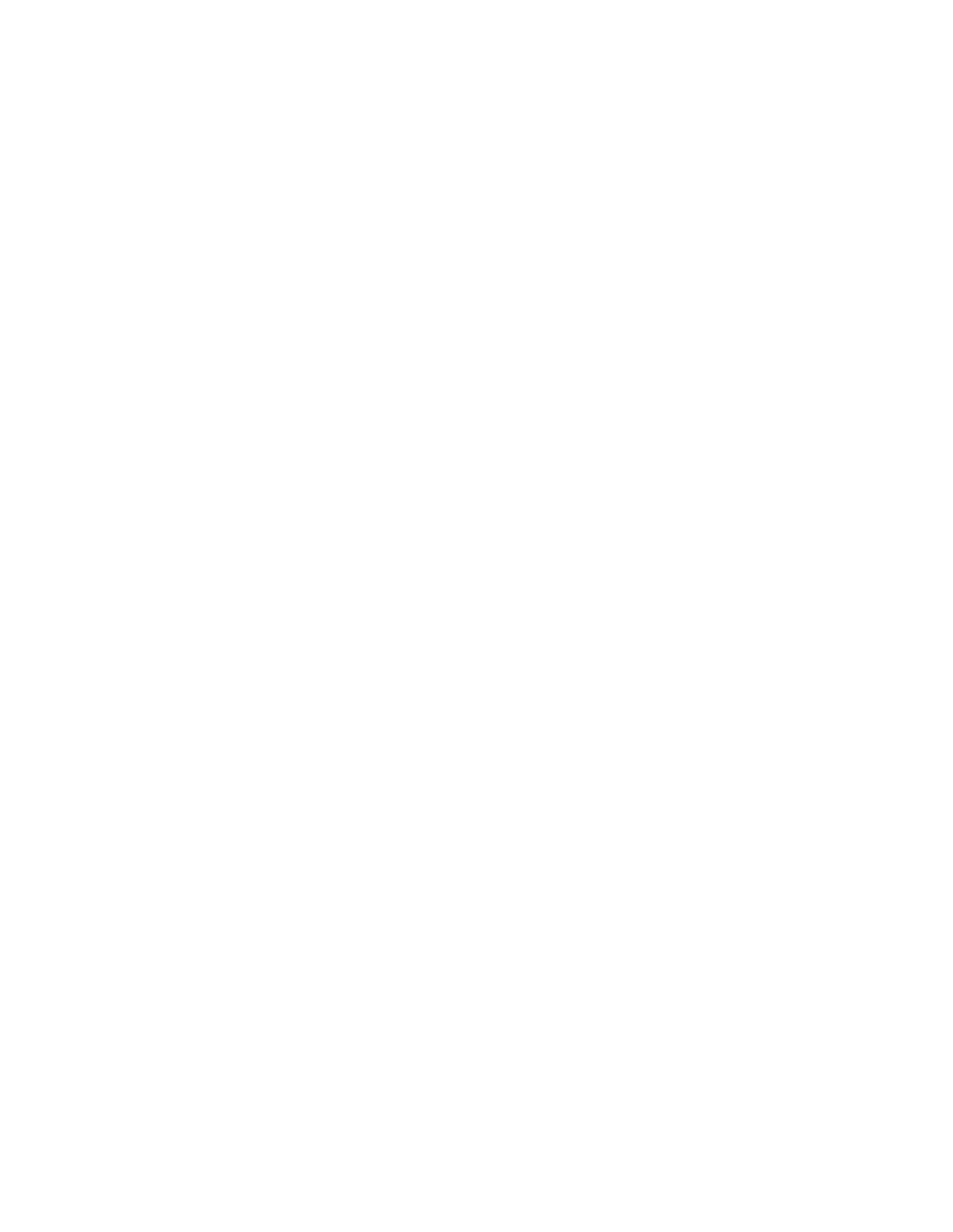

Pittsburgh, PA 15213-3890

## **Discovering Architectures from Running Systems: Lessons Learned**

CMU/SEI-2004-TR-016 ESC-TR-2004-016

Hong Yan Jonathan Aldrich David Garlan Rick Kazman Bradley Schmerl

 *December 2004* 

**Software Architecture Technology Initiative** 

Unlimited distribution subject to the copyright.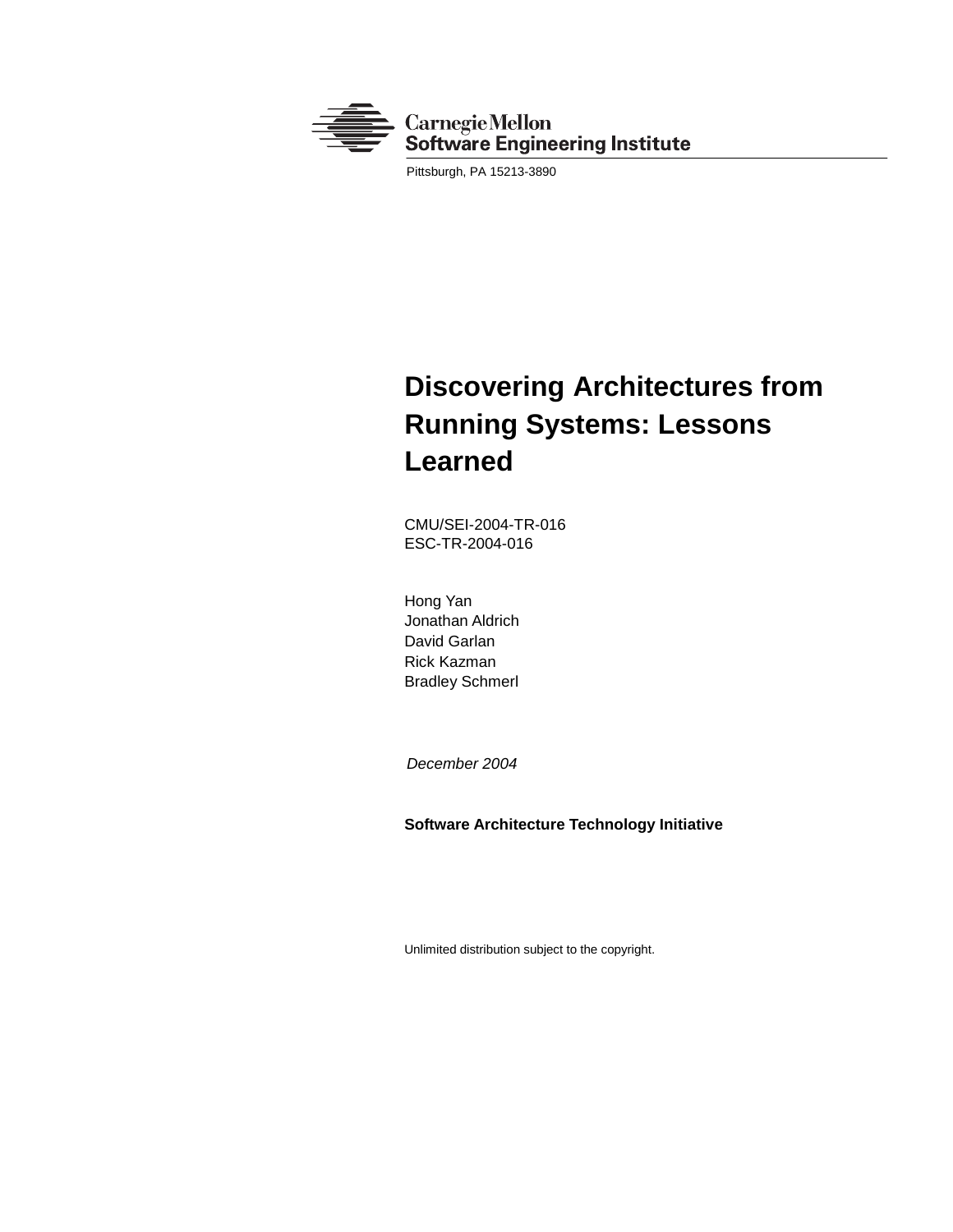This report was prepared for the

SEI Joint Program Office ESC/XPK 5 Eglin Street Hanscom AFB, MA 01731-2100

The ideas and findings in this report should not be construed as an official DoD position. It is published in the interest of scientific and technical information exchange.

FOR THE COMMANDER

Christos Scondras Chief of Programs, XPK

This work is sponsored by the U.S. Department of Defense. The Software Engineering Institute is a federally funded research and development center sponsored by the U.S. Department of Defense.

Copyright 2005 Carnegie Mellon University.

NO WARRANTY

THIS CARNEGIE MELLON UNIVERSITY AND SOFTWARE ENGINEERING INSTITUTE MATERIAL IS FURNISHED ON AN "AS-IS" BASIS. CARNEGIE MELLON UNIVERSITY MAKES NO WARRANTIES OF ANY KIND, EITHER EXPRESSED OR IMPLIED, AS TO ANY MATTER INCLUDING, BUT NOT LIMITED TO, WARRANTY OF FITNESS FOR PURPOSE OR MERCHANTABILITY, EXCLUSIVITY, OR RESULTS OBTAINED FROM USE OF THE MATERIAL. CARNEGIE MELLON UNIVERSITY DOES NOT MAKE ANY WARRANTY OF ANY KIND WITH RESPECT TO FREEDOM FROM PATENT, TRADEMARK, OR COPYRIGHT INFRINGEMENT.

Use of any trademarks in this report is not intended in any way to infringe on the rights of the trademark holder.

Internal use. Permission to reproduce this document and to prepare derivative works from this document for internal use is granted, provided the copyright and "No Warranty" statements are included with all reproductions and derivative works.

External use. Requests for permission to reproduce this document or prepare derivative works of this document for external and commercial use should be addressed to the SEI Licensing Agent.

This work was created in the performance of Federal Government Contract Number F19628-00-C-0003 with Carnegie Mellon University for the operation of the Software Engineering Institute, a federally funded research and development center. The Government of the United States has a royalty-free government-purpose license to use, duplicate, or disclose the work, in whole or in part and in any manner, and to have or permit others to do so, for government purposes pursuant to the copyright license under the clause at 252.227-7013.

For information about purchasing paper copies of SEI reports, please visit the publications portion of our Web site [\(http://www.sei.cmu.edu/publications/pubweb.htm](http://www.sei.cmu.edu/publications/pubweb.html)l).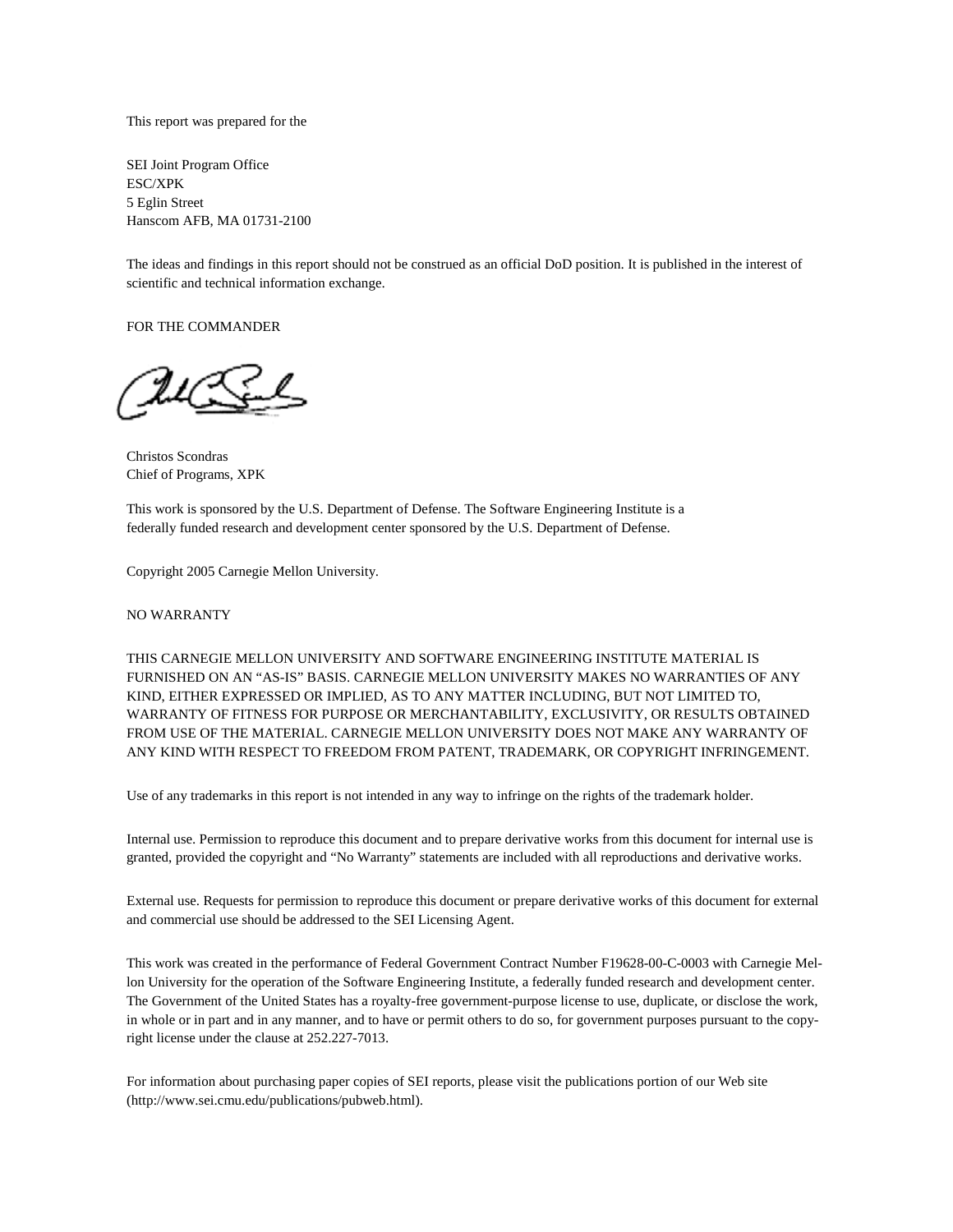# **Table of Contents**

| 1              |                                                                        |  |
|----------------|------------------------------------------------------------------------|--|
| $\mathbf{2}$   |                                                                        |  |
| 3              |                                                                        |  |
| 4              | 4.1.1<br>4.1.2                                                         |  |
| 5              |                                                                        |  |
| 6              | Adaptive Architectures for Mobile Systems (AAMS) Case Study  19<br>6.1 |  |
| $\overline{7}$ | 7.1<br>7.2                                                             |  |
| 8              |                                                                        |  |
|                |                                                                        |  |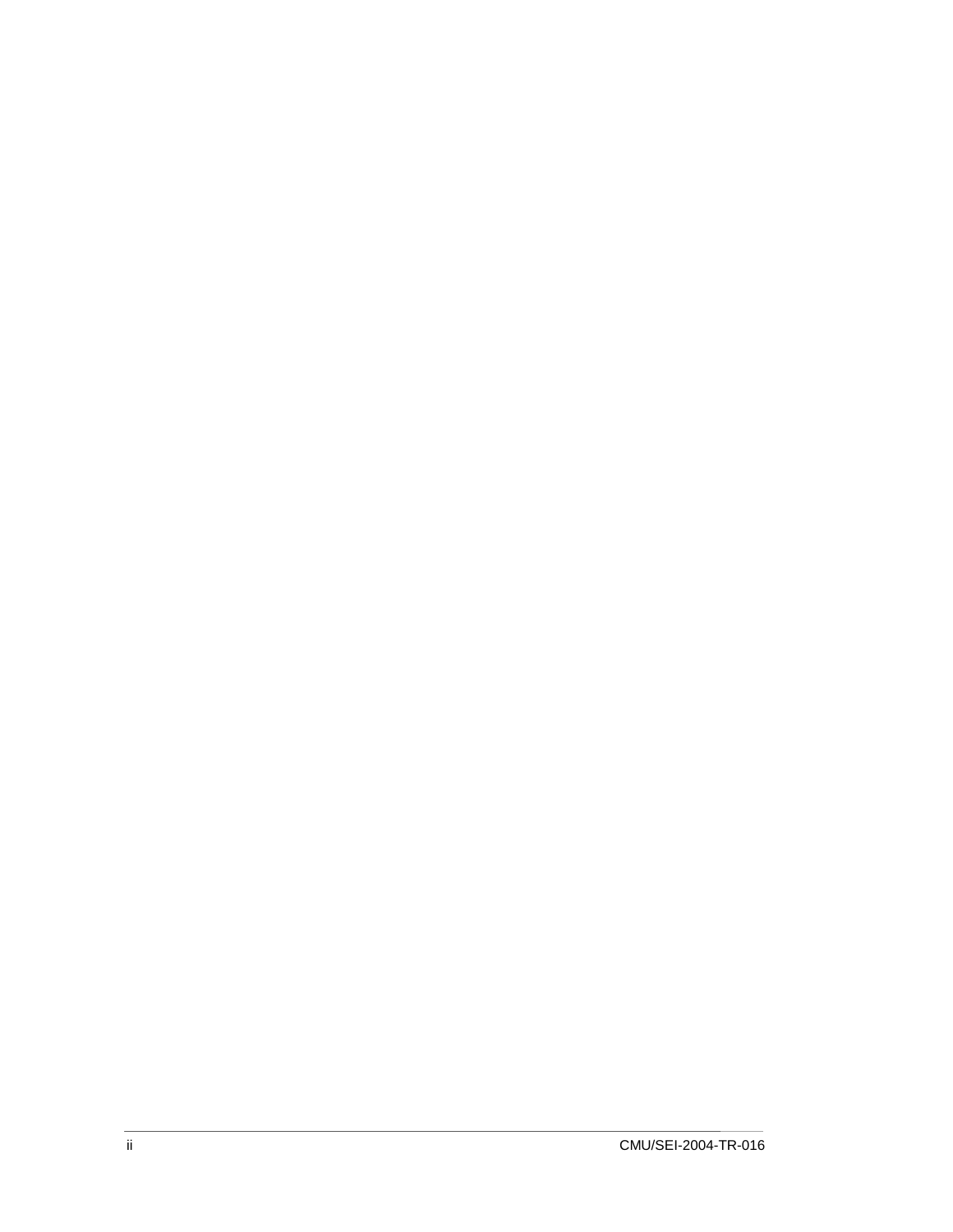# **List of Figures**

|           | Figure 4: The State Machine Fragments for Discovering Pipe Connections13 |
|-----------|--------------------------------------------------------------------------|
| Figure 5: | The Architecture Fragment Resulting from Running the System and          |
| Figure 6: |                                                                          |
|           | Figure 7: The Discovered Architectural Model of PrereqCheck  16          |
|           |                                                                          |
|           |                                                                          |
|           | Figure 10: Documented Architectural View of Duke's Bank Application24    |
|           |                                                                          |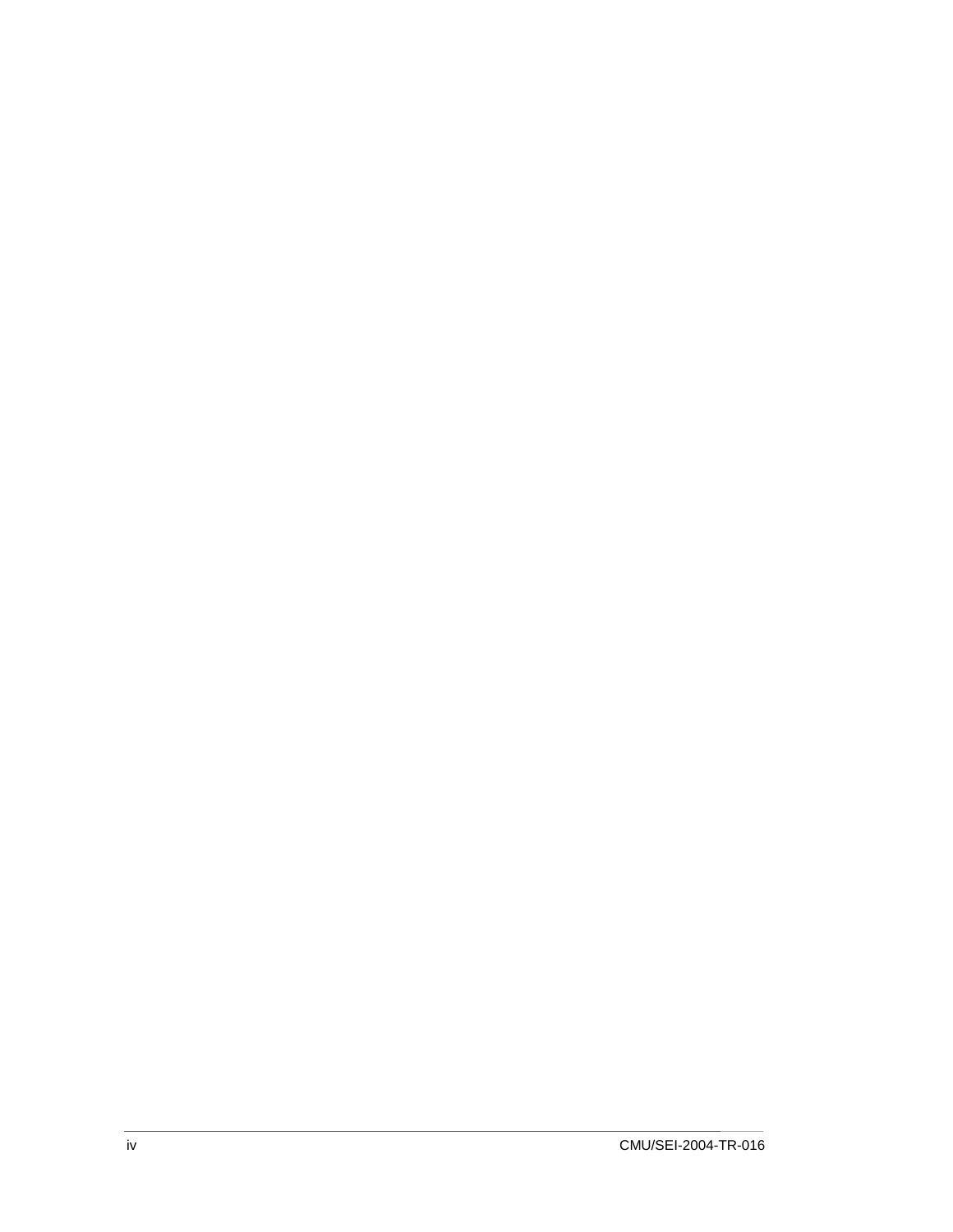## **Abstract**

One of the challenging problems for software developers is guaranteeing that a system as built is consistent with its architectural design. This report describes a technique that uses automatically generated runtime observations of an executing system to construct an architectural view of the system. In this technique, mappings are developed that exploit regularities in system implementation and architectural style. These mappings describe how low-level system events can be interpreted as more abstract architectural operations. In addition, this report describes the current implementation of a tool, called DiscoTect, that uses these mappings, and it shows how DiscoTect can highlight inconsistencies between implementations and architectures. Furthermore, two case studies are provided that illustrate how DiscoTect works and how it can be applied to real-world systems.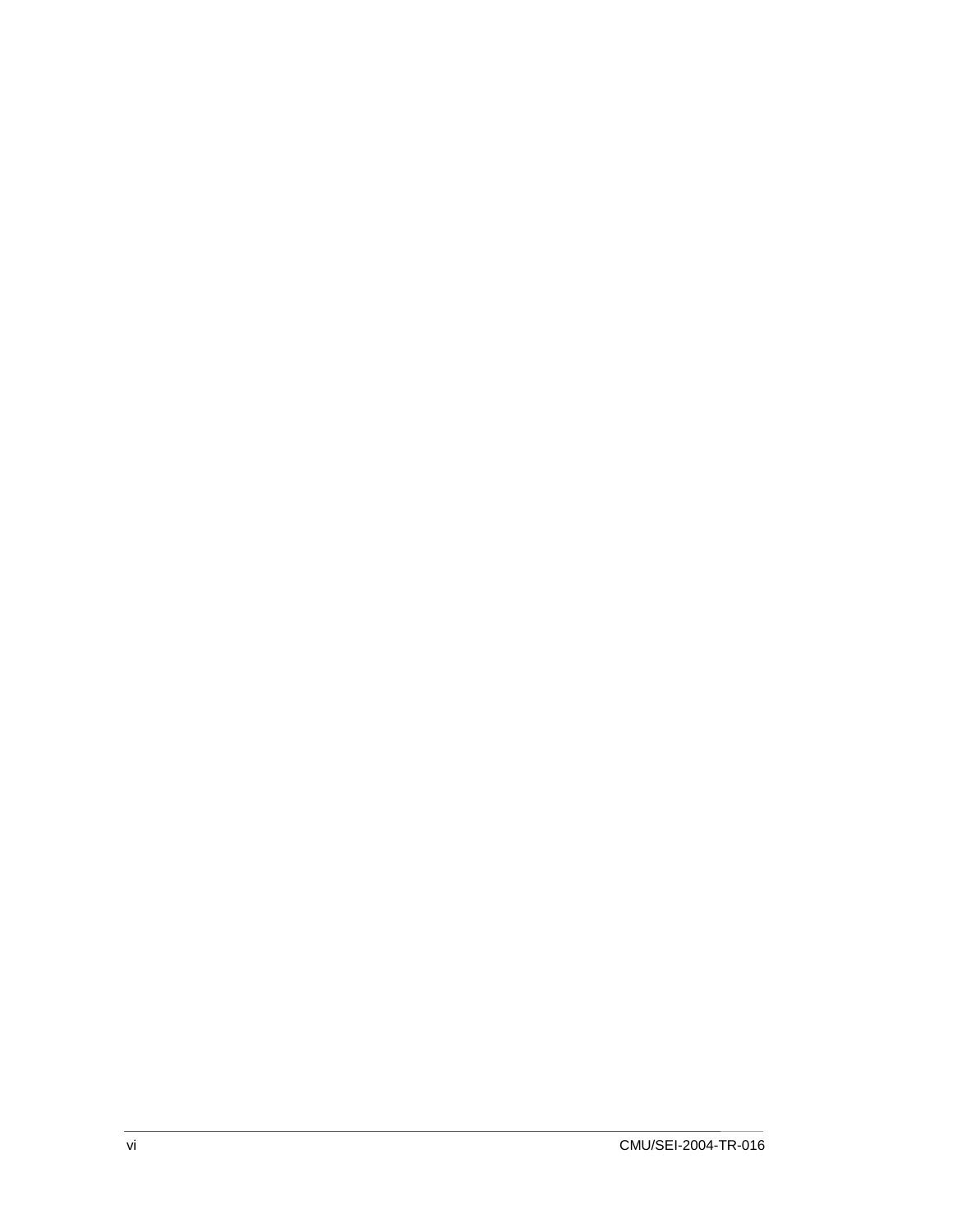## **1 Introduction**

For most complex systems, it is crucial to have a well-defined architecture. Such a definition provides a high-level view of a system in terms of its principal runtime components (e.g., clients, servers, databases), their interactions (e.g., remote procedure call [RPC], event multicast), and their properties (e.g., throughputs, reliabilities). As an abstract representation of a system, an architecture permits many forms of high-level inspection and analysis [Bass 03]. Consequently, over the past decade, considerable research and development has gone into the development of notations, tools, and methods to support architectural design.

Despite advances in developing an engineering basis for software architectures, a persisting difficult problem is determining whether a system as implemented has the architecture as designed. Without some form of consistency guarantees, the relationship between architectural insight and the actual system will be hypothetical at best, invalidating many of the benefits of architectural design.

Currently, two principal techniques have been used to determine or enforce relationships between a system's architecture and implementation. The first is to ensure consistency by construction. This can be done by embedding architectural constructs in an implementation language (e.g., as described by Aldrich and colleagues [Aldrich 02]) where program analysis tools can check for conformance. Or, it can be done through code generation, using tools to create an implementation from a more abstract architectural definition [Shaw 95, Taylor 96, Vestal 96]. Although it is effective when it can be applied, ensuring consistency by construction has limited applicability. In particular, it can usually be applied only in situations where engineers are required to use specific architecture-based development tools, languages, and implementation strategies. For systems that are composed of existing parts, or that require a style of architecture or implementation outside those supported by generation tools, this approach does not apply.

The second technique is to ensure conformance by extracting an architecture from a system's code, using static code analysis [Jackson 99, Kazman 99, Murphy 95]. When an implementation is sufficiently constrained so that modularization and coding patterns can be identified with architectural elements, this technique can work well. Unfortunately, however, the technique is limited by an inherent mismatch between static, code-based structures (such as classes and packages) and the runtime structures that are the essence of most architectural descriptions [Garlan 02]. In particular, the actual runtime structures may not even be known until the program runs: clients and servers may come and go dynamically; components (e.g., Dynamic Linked Libraries [DLLs]) not under direct control of the implementers may be dynamically loaded; and so forth.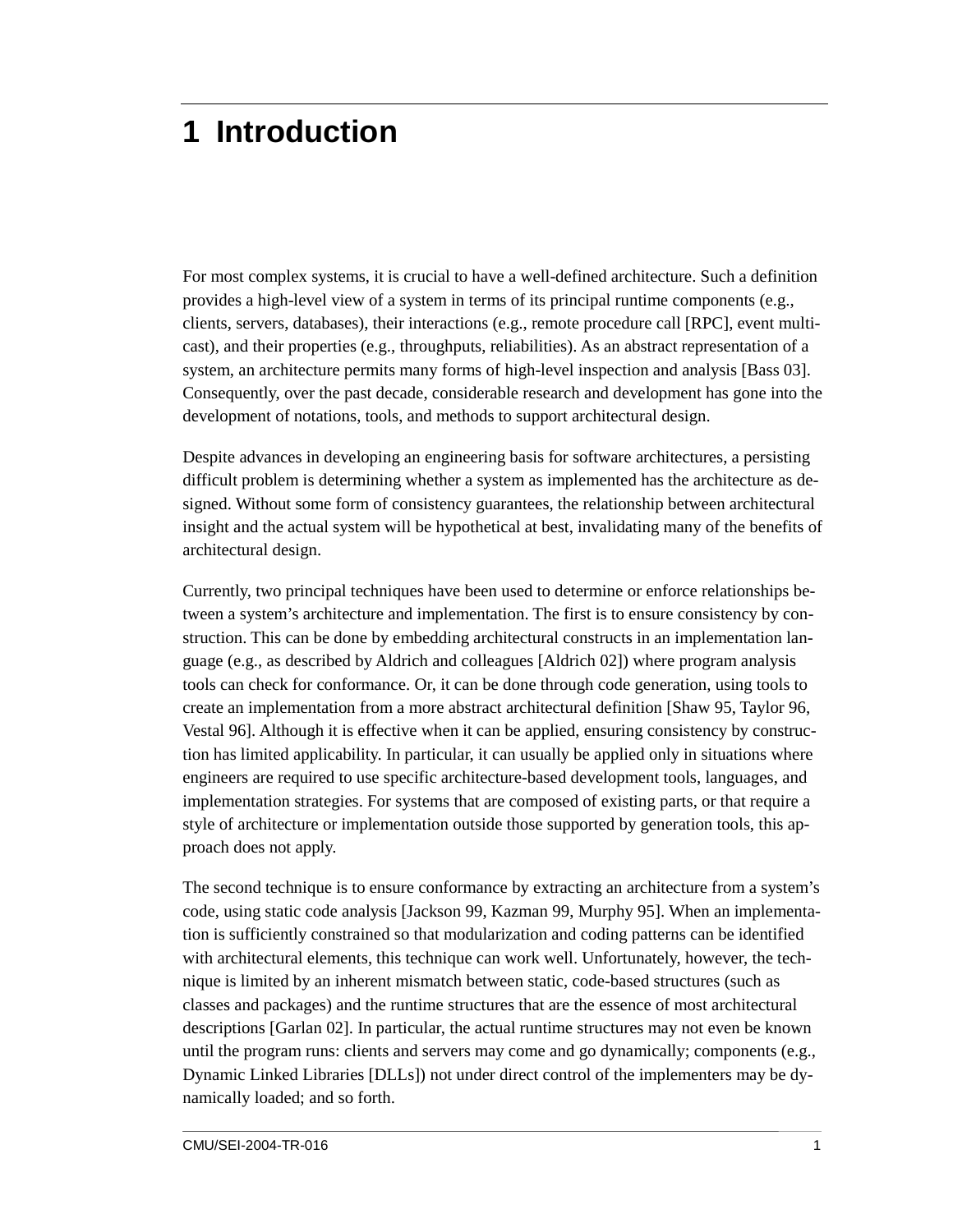A third, relatively unexplored, technique is to determine the architecture of a system by examining its behavior *at runtime.* The key idea is that a system can be monitored while it is running. Observations about its behavior can then be used to infer its dynamic architecture. This approach

- has the advantage that in principal it applies to *any* system that can be monitored
- gives an accurate image of what is actually going on in the real system
- can accommodate systems whose architecture changes dynamically
- imposes no *a priori* restrictions on system implementation or architectural style

There are a number of hard technical challenges in making this technique work. The most serious is finding mechanisms to bridge the abstraction gap: in general, low-level system observations do not map directly to architectural constructs. For example, the creation of an architectural connector might involve many low-level steps, and those actions might be interleaved with many other architecturally relevant actions. Moreover, there is likely no single architectural interpretation that will apply to all systems. Different systems will use different runtime patterns to achieve the same architectural effect, and, conversely, there are many possible architectural elements to which one might map the same low-level events. In this report, we describe a technique to solve the problem of dynamic architectural discovery for a large class of systems. The key idea is to provide a framework that allows the mapping of implementation styles to architecture styles. This mapping is defined as a set of conceptually concurrent state machines used at runtime to track the progress of the system and output architectural events when predefined runtime patterns are recognized. By parameterizing the framework by both architectural and implementation styles, we can exploit regularity in systems, while still providing flexibility in defining new abstraction mappings.

In this report, we introduce DiscoTect, a system for discovering the architectures of running systems. In Section 2, we discuss related work. Section 3 presents the technical challenges in producing an architecture discovery framework that can be used with multiple architectural styles and multiple systems. Section 4 presents our main technical contribution: the use of state machines to map between implementation-level events and architectural operations. We discuss implementing DiscoTect in Section 5, and we present results from two case studies to illustrate the utility of DiscoTect in Sections 6 and 7. In Section 8, we discuss the strengths and weaknesses of our approach. Finally, we present conclusions and future work.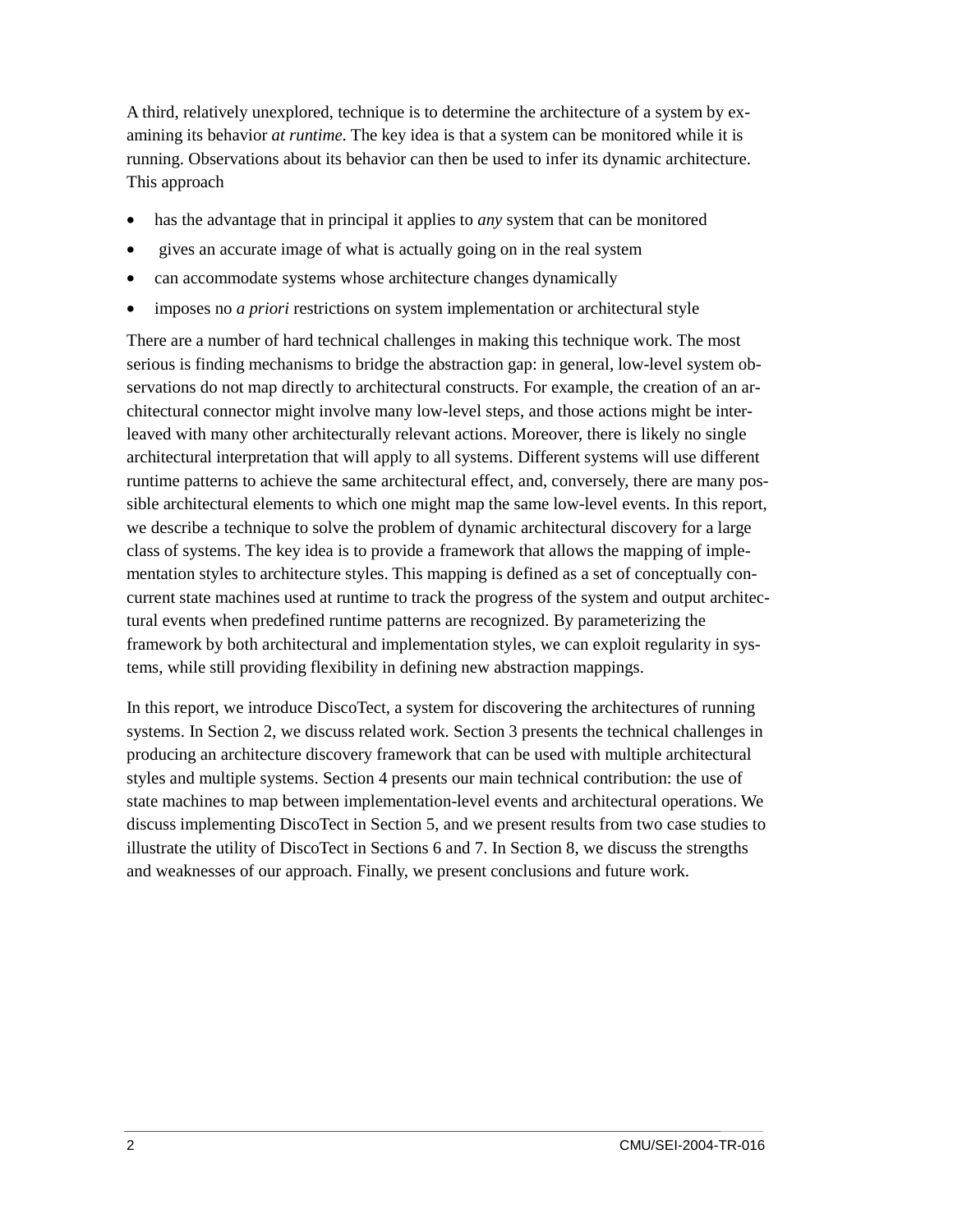# **2 Related Work**

Our work is mostly related to other approaches for dynamic analysis of a system. A number of techniques and tools have been developed to extract information from a running system, including instrumenting the source code to produce trace information and manipulating runtime artifacts to get the information (e.g., as described by Balzer and Goldman [Balzer 99] and Wells and Pazandak [Wells 01]). Many technologies are available for monitoring systems, and we build on them. However, they do not, by themselves, solve the hard problem of mapping from code to more abstract models. In previous work, we developed an infrastructure doing certain kinds of abstraction [Garlan 03]. However, this approach was limited to observing properties of a system and reflecting them in a preconstructed architectural model. In the work discussed in this report, we show how to create that model.

Dias and Richardson [Dias 03] use an XML-based language to describe runtime events and to use patterns to map them into high-level events. Analyzing these events to determine architectural structure is not addressed. In addition, a simple static mapping from low-level system events to high-level ones has limited expressiveness. For example, it cannot handle the case where the event analyzer initially has an interest in one set of events, but then changes its interest after the initial events have occurred. Also, it doesn't provide a way of specifying event correlations or mapping a series of correlated low-level events to a single high-level event—a crucial capability needed when discovering the architecture of a system. Kaiser and colleagues use a collection of temporal state machines to perform pattern matching against runtime events [Kaiser 03]. Our approach is similar, but it makes architectural styles or patterns explicit.

A number of researchers have investigated the problem of presenting dynamic information to an observer. For example, some researchers present information about variables, threads, activations, object interactions, and so forth [Reiss 03, Walker 98, Walker 01, and Zeller 01]. Ernst and colleagues show how to dynamically detect program invariants by examining values computed during a program execution and by looking for patterns and relationships among them [Ernst 01]. This process is somewhat different from detecting architectural structure.

Madhav [Madhav 96] describes a system that allows Ada 95 programs to be monitored dynamically to check conformance to a Rapide architectural specification [Luckham 97]. His approach requires the source code to be annotated so that it can be transformed to produce events to construct the architecture. In contrast, our approach does not require access to the source code, and it does not rely on explicit architectural construction directives to be embedded in the code as does ArchJava [Aldrich 02].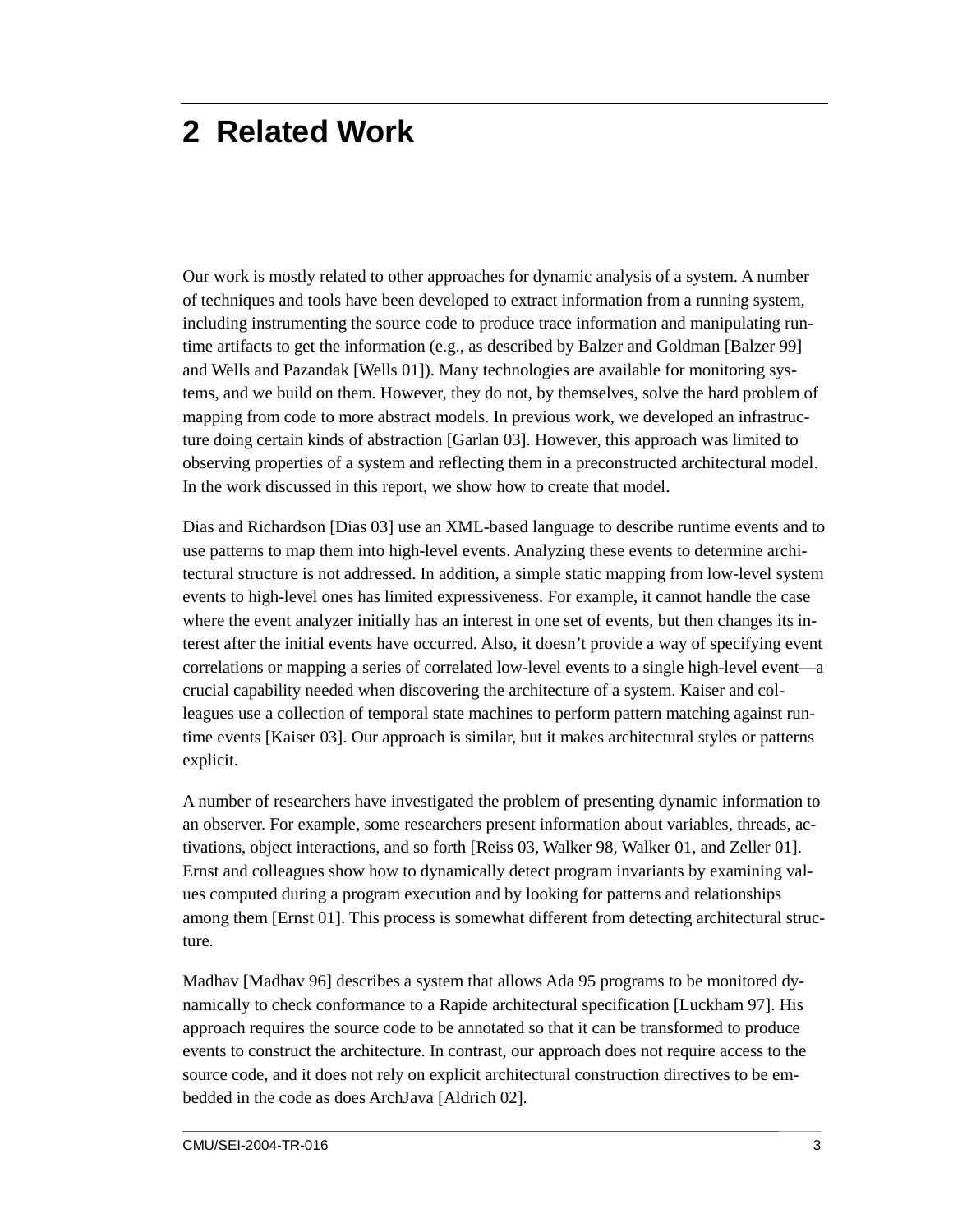A large body of research has investigated specification of the dynamic behavior of software architectures. Of the many approaches, some use explicit state machines (e.g., as described by Allen and Garlan [Allen 94] and Vieira and colleagues [Vieira 00]). These approaches, however, do not link architecture to an executing system.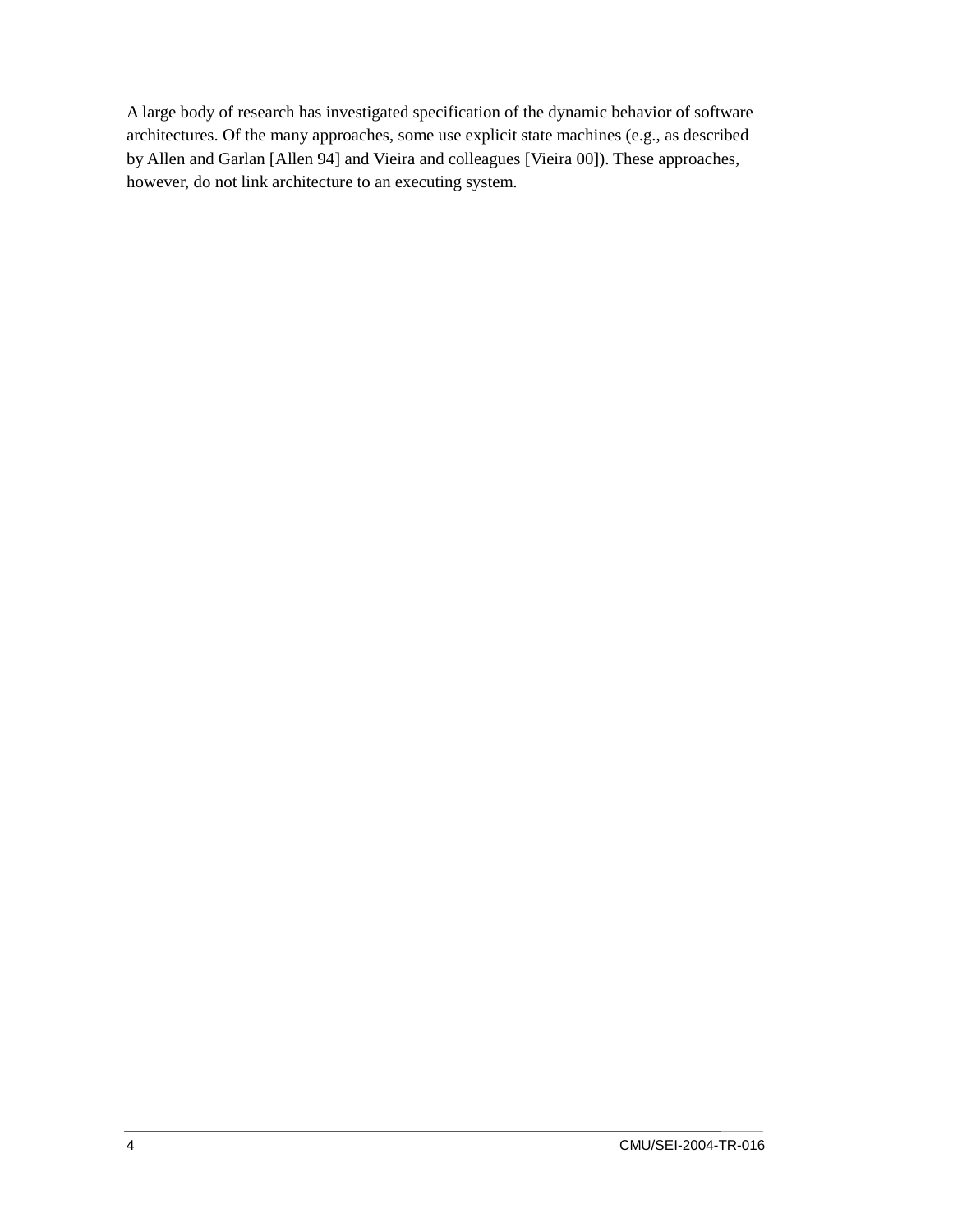# **3 Technical Challenges**

Any approach that supports dynamic discovery of architectures must address three problems: (1) observing a system's runtime behavior, (2) interpreting that runtime behavior in terms of architecturally meaningful events, and (3) representing the resulting architecture. In this report, we are concerned primarily with the second problem of bridging the abstraction gap between system observations and architectural effects.

A number of issues make this a hard problem. First, mappings between low-level system observations and architectural events are not usually one to one. Many low-level events may be completely irrelevant. More importantly, a given abstract event, such as creating a new architectural connector, might involve many runtime events, such as object creation and lookup, library calls to runtime infrastructure, initialization of data structures, and so forth. Conversely, a single implementation event might represent a series of architectural events. For example, executing a procedure call between two objects might signal the creation of a new connector and its attachment to the runtime ports of the respective architectural components. This ambiguity implies the need for a technique that can keep track of intermediate information about mappings to an architectural model.

Second, architecturally relevant actions are typically interleaved in an implementation. For example, at a given moment, a system might be midway through creating several components and their connectors. Because architectural events are interleaved with each other, any attempt to recognize architectural events must be able to cope with concurrent intermediate states.

Third, there is no single gold standard for indicating what implementation patterns represent specific architectural events. Different implementations may choose different techniques for creating the same abstract architectural element. Consider the number of ways that one might implement pipes, for example. Indeed, one might even find multiple implementation approaches in the same system. Moreover, for the purposes of architectural discovery, no single architectural style or pattern can be used for all systems. For example, sockets might be used to represent many different types of connectors. Therefore, we need a flexible way to associate different implementation styles with architectural styles.

To address these concerns, we adopted the approach illustrated in Figure 1. Monitored events are first filtered by a Trace Engine to select the subset of system observations that must be considered. The resulting stream of events is then fed to a State Engine. The heart of this recognition engine is a state machine designed to recognize interleaved patterns of runtime events and, when appropriate, to produce a set of architectural operations as outputs. Those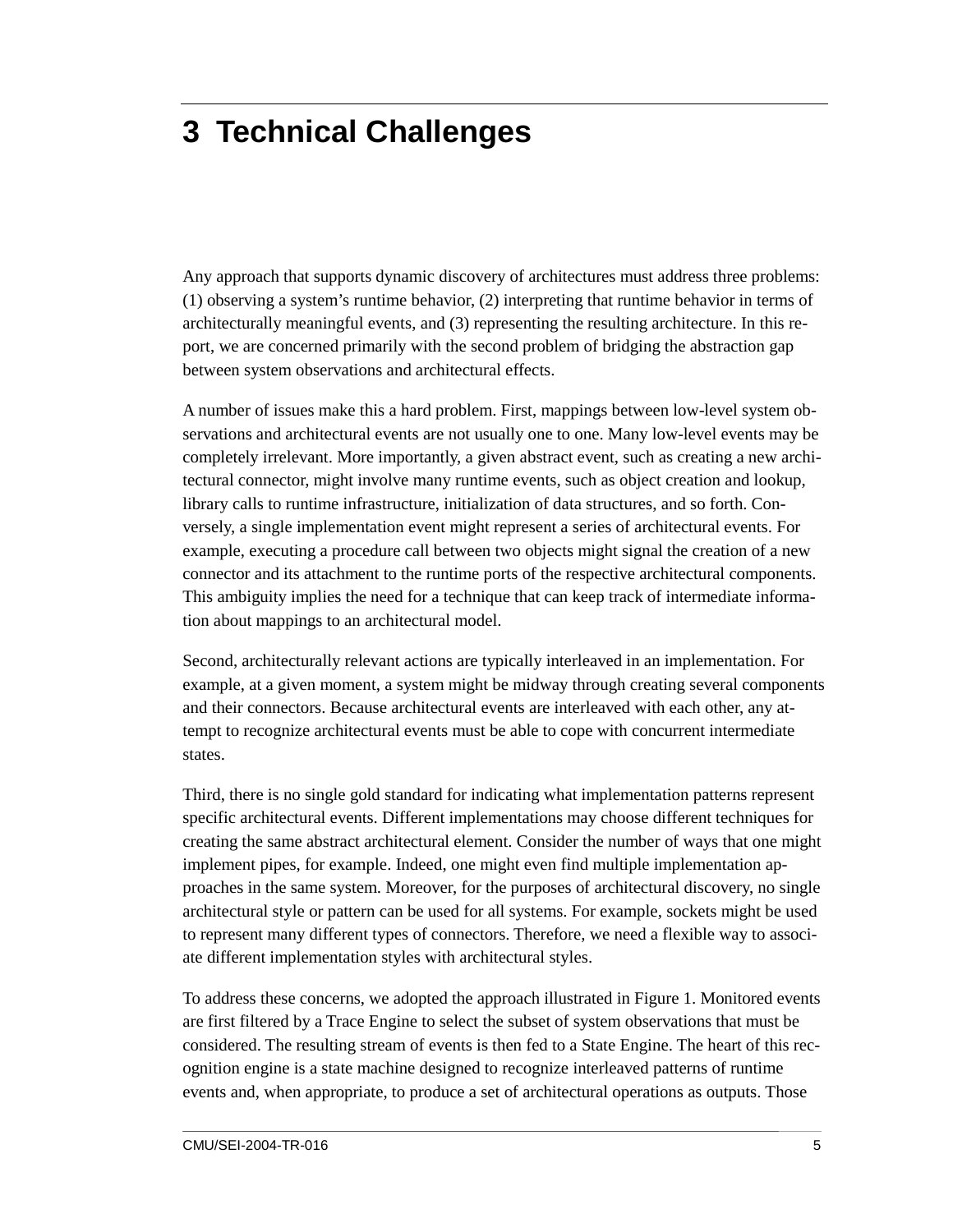operations are then fed to an Architecture Builder that incrementally creates the architecture, which can then be displayed to a user or processed by architecture analysis tools.



*Figure 1: The DiscoTect Architecture* 

To handle the variability of implementation strategies and possible architectural styles of interest, we provide a language to define new mappings. Given a set of implementation conventions (which we will refer to as an *implementation style)* and a vocabulary of architectural element types and operations (which we will refer to as an *architectural style*), we provide a description that captures the way in which runtime events should be interpreted as operations on elements of the architectural style. Thus, each pair of implementation style and architectural style has its own mapping. A significant consequence is that these mappings can be reused across programs that are implemented in the same style.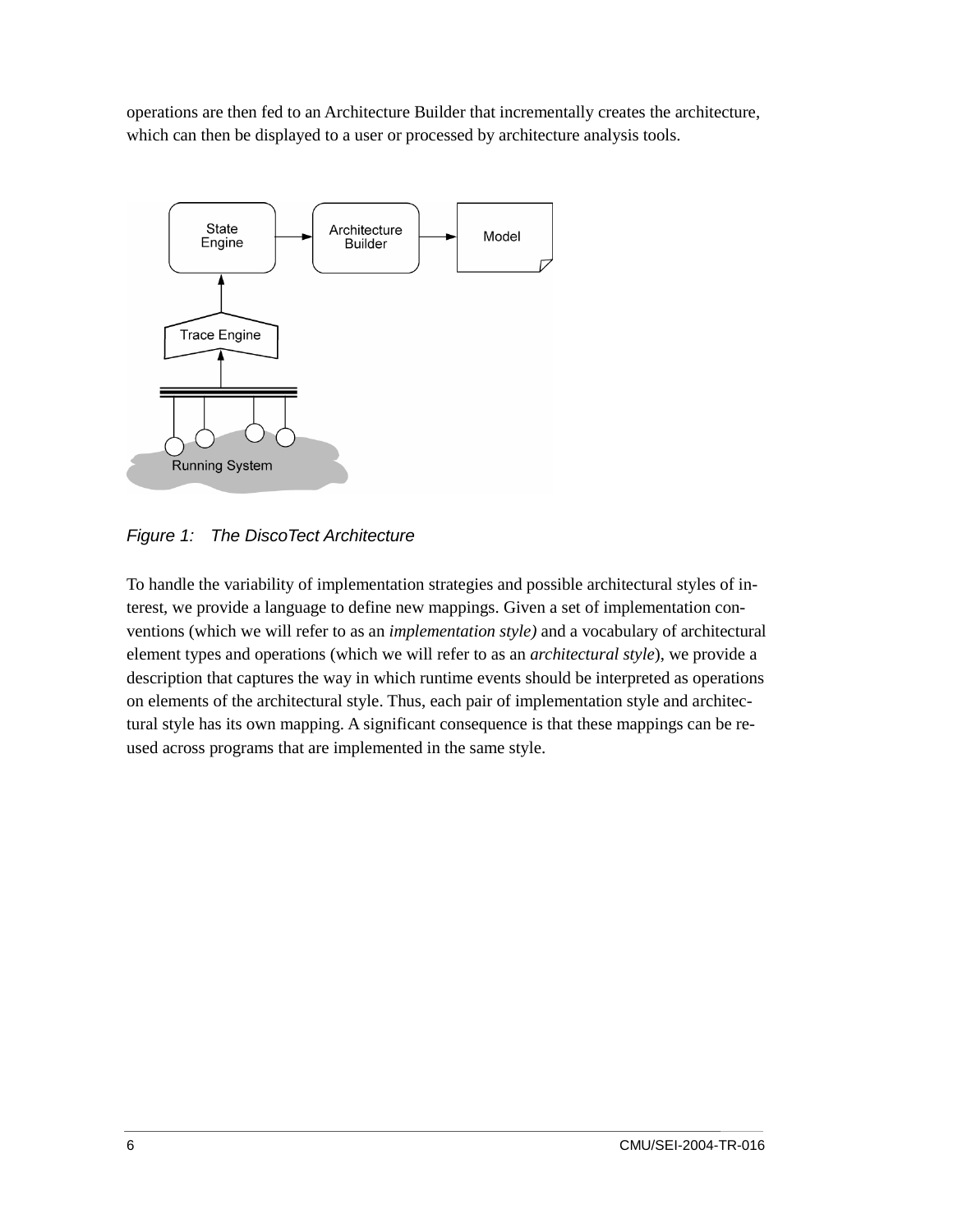# **4 DiscoTect State Engine Design**

In this section, we discuss the design of the State Engine portion of DiscoTect. We first introduce the language to define the state machine. The semantics for the state machine differ from the standard definition; the informal operational semantics are given in Section 4.1.2. We then illustrate the approach by showing how it can be used to discover the Pipe/Filter architecture of a small Java application. Later (in Section 6), we will present a more substantive example.

### **4.1 State Machine Definition**

To illustrate the definition of state machines, consider a situation in which we want to recognize the creation of instances of some binary connector type. Let's assume the implementation constructs the connector by first creating instances of Read and Write objects through which data are to be communicated. These objects correspond to read and write ports on architectural components. A connector is constructed between those ports when a component invokes the receive method of its Read object, passing it the Write object that contains the data. The state machine to construct this connector will have states that recognize when Read and Write objects are created and when a receive method is called. Transitions between the states will construct elements in the architecture (ports, roles, and connectors).

Complicating this scenario is the fact that the implementation may create Read and Write objects in any order and, in fact, may construct many Read and Write objects before communicating *any* data. This kind of interleaving requires the recognition engine to have multiple active states. Furthermore, because the creation of the connector relies on information from previous states (i.e., the Read and Write objects), we must retain information from previous states for use in evaluations at subsequent states.

A DiscoTect state machine is a graph of states, triggers, actions, and transitions interpreted by the State Engine. States keep track of the progress of architecture discovery. Each state is associated with one or more triggers that define the type of events that can cause transitions between states and that specify the conditions under which these transitions can occur. When a transition is taken, it may produce actions to construct architectures.

### **4.1.1 Elements of a State Machine**

The elements of a state machine are illustrated Figure 2. Specifying a state machine requires the definition of states, triggers, actions, and transitions.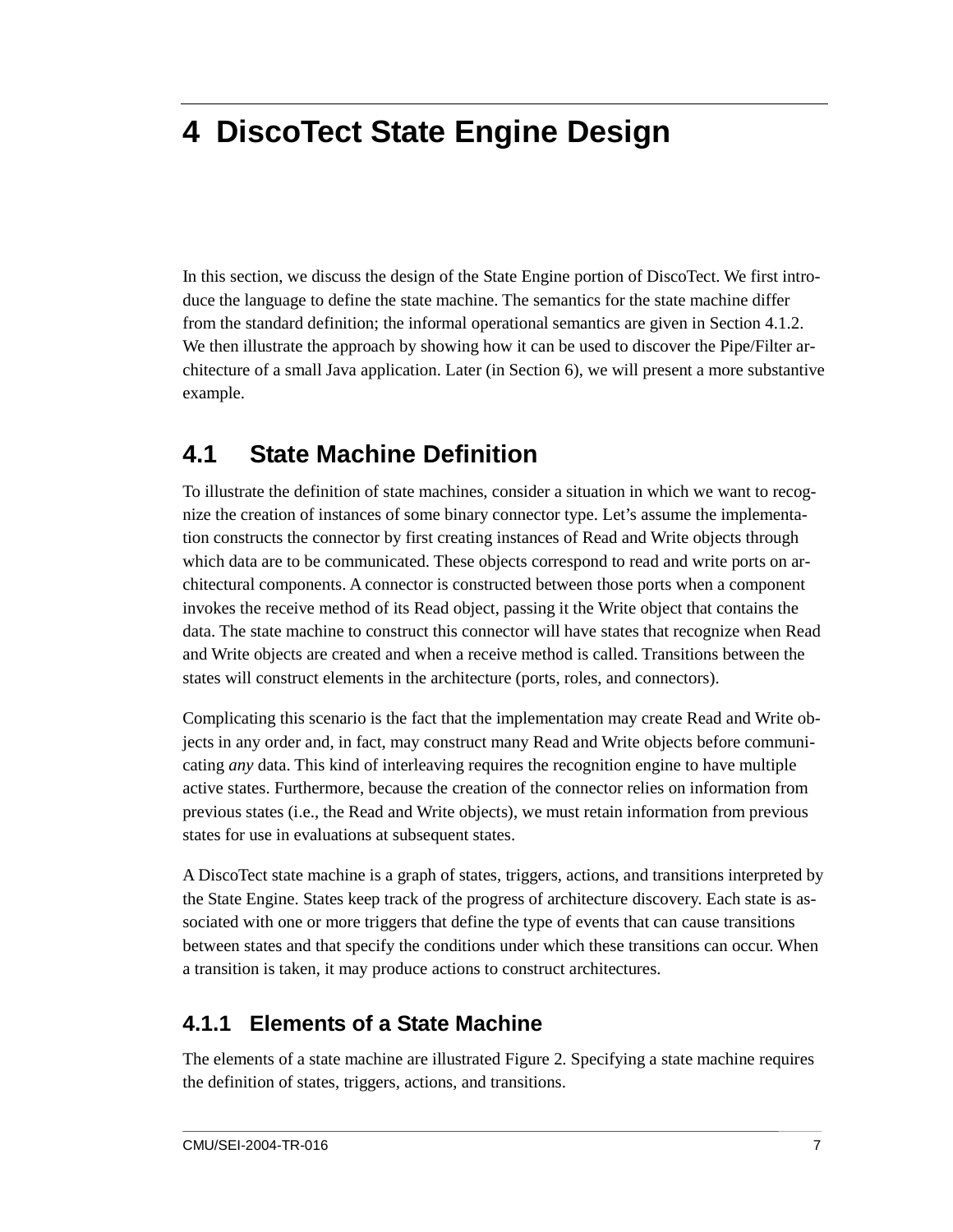

*Figure 2: Elements of a State Map* 

*States.* States are staging points in the discovery of some architectural action. A state may represent partial knowledge of the architecture—for example, the knowledge that a connector has been created, but we don't yet know which components it connects—and allows us to build complex mappings to combine pieces of information into coherent architectural actions. States are linked by transitions, which form a graph representing implementation flows leading to architectural actions.

Each state in the state machine is associated with a set of state variables. A variable *v* is present in state *s* if, for every incoming transition of *s*, *v* is either defined on the transition or present in predecessor states. Variables must be defined on every incoming edge to ensure welldefined values. Conditions and actions on the outgoing transitions for *s* can refer to the variables present in *s*, as well as any new variables defined by the transition.

*Triggers***.** A trigger consists of two parts: (1) an event specification and (2) a condition that must be met before the transition can occur. In our current prototype, three types of parameterized events can be received from the running system (via the Trace Engine):  $<sup>1</sup>$ </sup>



 $\langle \mathbb{Z} \rangle$ 

**Call (method, caller, callee):** A *Call* event occurs when a method is invoked in the running system. Each *Call* event includes the name of the method, caller, and callee.

**Init (constructor, creator, instance):** An *Init* event occurs when a constructor is invoked to instantiate a new object. The event contains the name of the constructor, the name of the element requesting the constructor (in the *creator* parameter), and the name and type, collected in the *instance* parameter, of the new element.

P **Modify (owner, field, value):** A *Modify* event occurs when a member variable of an object is assigned a value. The event includes the name of the owner object of the field, the name of the field, and the value that was assigned to the field.

 $\overline{a}$ 1 The icons next to each listed item show how the event types are indicated in figures containing state machines. Although our current implementation uses only three types of events associated with object-oriented implementations, the approach could easily accommodate other events and programming styles.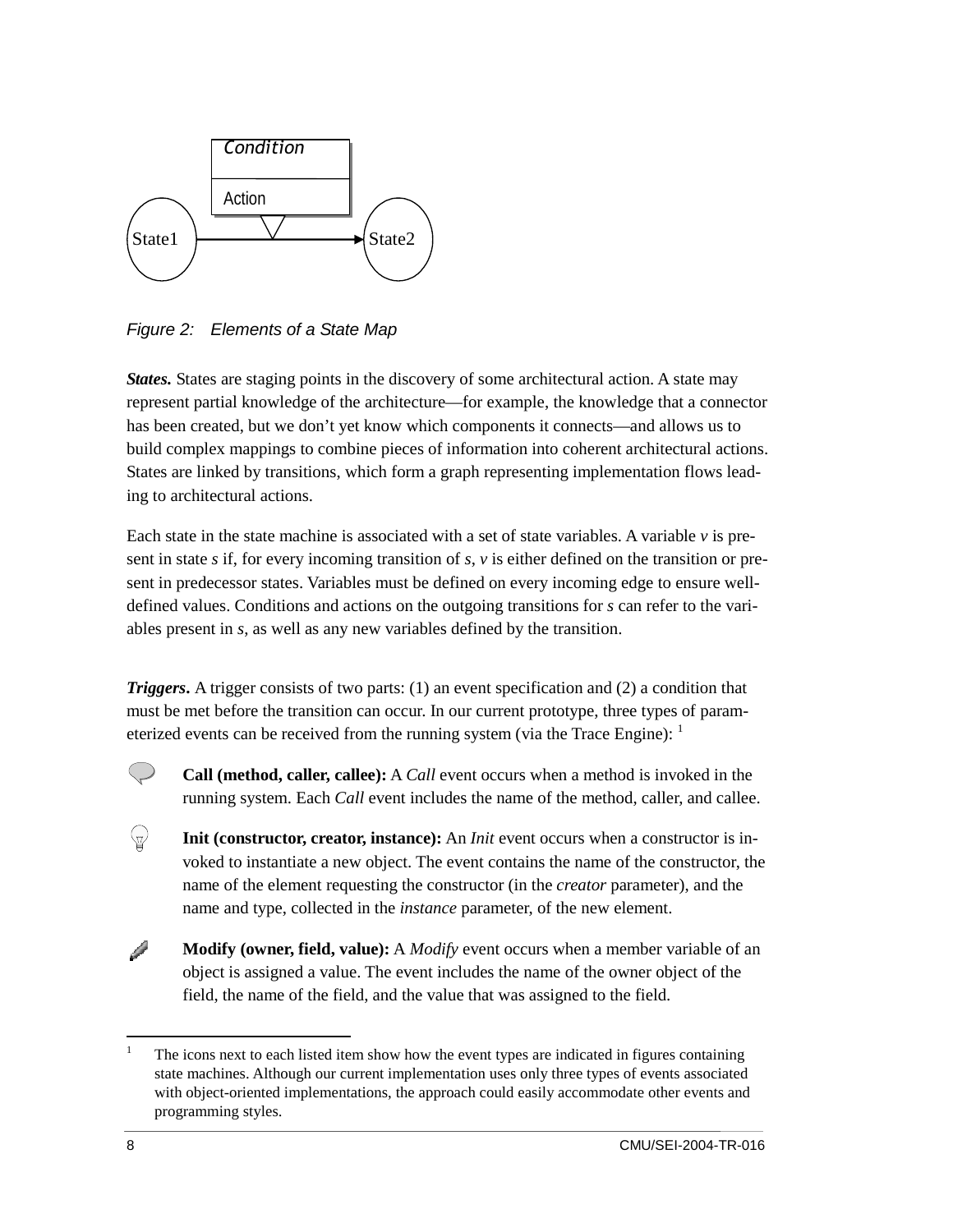When a state is activated by an event, the parameters of that event are recorded as state variables that can be referred to by subsequent state trigger conditions or actions. In this way, an architectural action can use information from previous states. (We will illustrate how to access these state variables below.)

Conditions are written as Boolean expressions over values of state variables (derived from parameters of the current event or the events of previous states). Conditions may also use operators to build up more complex expressions. For example, the expression  $v1 = v2$  returns true if v1 is equal to v2, and *v1 contains "read"* returns true if v1 contains the string "read."

To illustrate, consider a trigger that contains a Modify  $(\mathscr{O})$  event and the following condition:

field **contains** "Reader.lock" && owner == S3.instance

This condition is true when the field parameter of the Modify event contains the string "Reader.lock" and the owner parameter is equal to the instance parameter for the Init event that activated S3. (S3.instance is an example of accessing a state variable that was recorded earlier.)

*Actions*. An action specifies a sequence of architecture-related operations that create or modify the software architecture of the running system. Actions are linked directly to the style of the target architecture and are expressed using operations appropriate to that architectural style. For example, a pipe/filter style might include operations for creating pipes and filters, and a client-server style might include operations for creating and connecting clients to servers. Similar to event parameters, operations may explicitly define values of state variables through assignment, so these values may be used in later actions and conditions.

### **4.1.2 Informal Operational Semantics**

DiscoTect must deal with sequences of events that are interleaved. To do this, DiscoTect may maintain more than one concurrently active state in a state machine. Each active state is called a *state activation*. Each activation consists of a state and a binding for all variables in that state. DiscoTect provides three forms of transitions: (1) *ordinary*, (2) *fork*, and (3) *join*. Like other state machines, ordinary transitions remove one state activation and add another. To support concurrency, DiscoTect also supports *fork* transitions that leave the original state activations in place while also creating a new state activation in parallel with the original. Likewise, DiscoTect has a *join* transition that merges two or more source state activations into a single destination activation.

The current state of the State Engine is a set of state activations. The state engine begins with a single activation for the initial state in the state machine. Whenever an event is received from the trace engine, it is matched against all outgoing transitions from all current state activations. If the event matches the event specification for one or more transitions and the condition for the transition evaluates to true, each matching transition is taken.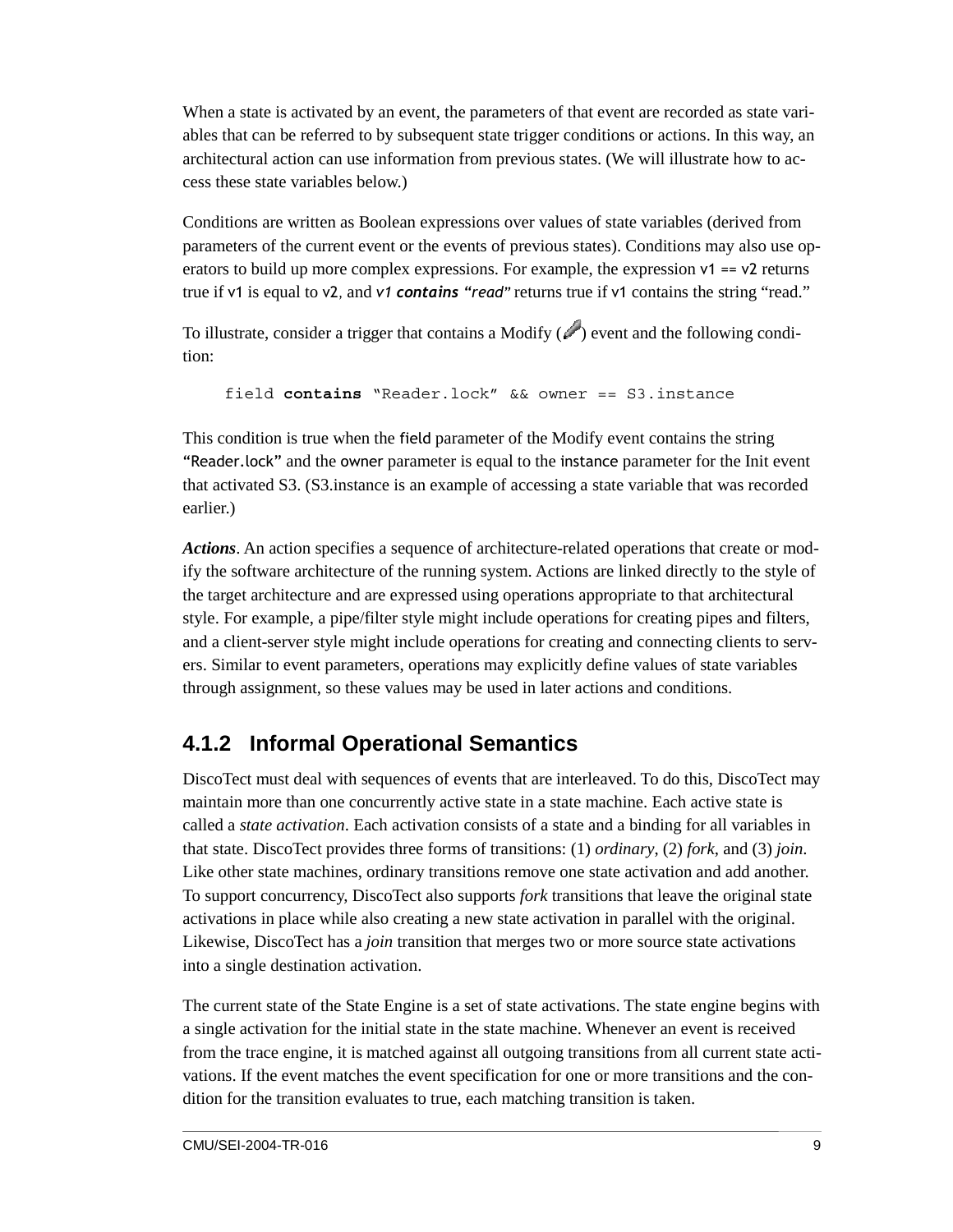For ordinary transitions (i.e., non-forking), the source activation is removed, and the new activation is added for the destination state. Variables in the new state are bound to values defined in the transition or, if they are not defined there, to the values of the corresponding variables in the source activation.

If the transition is a *fork*, the machine retains the source state activation while creating the destination activation. If the transition is a *join*, it can be triggered only if a state activation is present for all of the source states of the *join*. In this case, the source activations are removed, and the destination activation is created as usual.

Consider the state machine fragment in Figure  $3<sup>2</sup>$ , and assume that S1 is currently active. When S2 becomes active (because the trigger on the transition into S2 is fired), S2's activation consists of the following state variables:

- instance, creator, and constructor from the *Init* event of the trigger
- filter, which is the result of an operation in the action
- S1. method, S1. caller, and S1. callee, which are copied variables from state S1

These variables may be referred to later as S2.instance, S2.filter, and so forth

The transition from S1 to S2 is a *fork* transition. When it occurs, the state activation for S1 is retained and a new state activation for S2 is spawned. This forking allows the creation of other filter components to be tracked by the original state activation for S1, while allowing the new state activation for S2 to track subsequent events happening to the filter created by the transition. In this way, the state machine can keep track of interleaved architectural mappings.



*Figure 3: State Machine for Discovering Filter Components* 

 $\frac{1}{2}$ Throughout this report, we denote a *fork* transition by adding the // icon on the transition.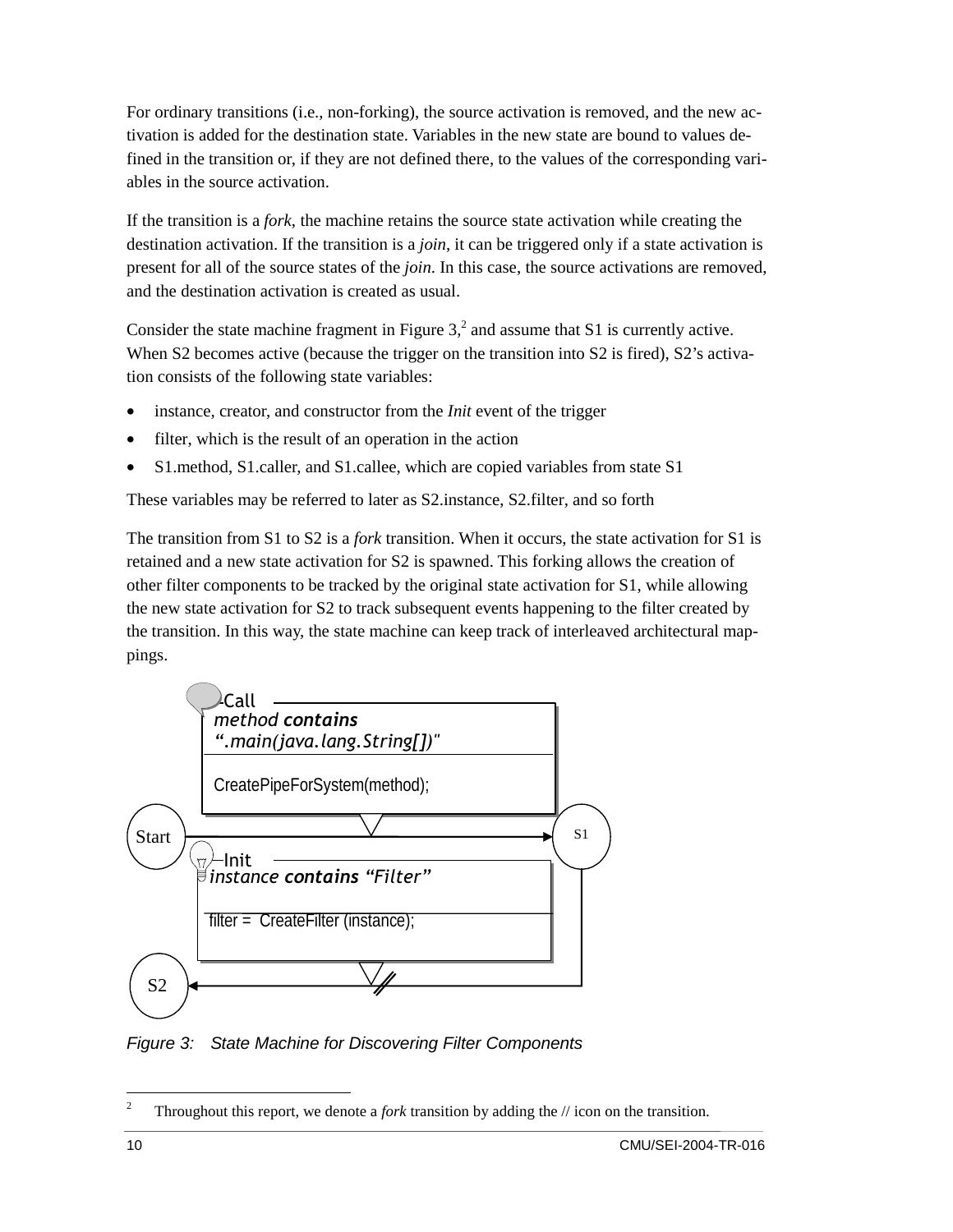### **4.2 Pipe/Filter Example**

To illustrate the use of DiscoTect for discovering an architectural model, consider a simple example in a Pipe/Filter architectural style. Assume that the style defines three component types: a type each for data input and output files (called *InFile* and *OutFile*), and a Filter type whose instances consume inputs and produce outputs. There is also a Pipe connector type and interface types specifying the input and output interfaces of filters and pipes.

Furthermore, assume that the Pipe/Filter style defines the following operators to create elements of the above types:

- CreatePipeFilterSystem (name)
- CreateFilter (name)
- CreatePipe (name)
- CreateReadPort (name, component)
- CreateWritePort (name, component)
- CreateSink (name, pipe)
- CreateSource (name, pipe)
- CreateAttachment (port, role)

For this example, assume that the implementation style uses the following conventions: (1) an instance of any class that has "Filter" in its name represents the construction of a Filter component; and (2) Java *PipedReader* and *PipedWriter* instances are used by filters to communicate data. After the write method of a *PipedWriter* is called and the read method of a *PipedReader* is called, we need to wait for a call to the receive method of the *PipedWriter* before we have all the information to create a Pipe in the architecture (the receive method pairs instances of *PipedReader* and *PipedWriter*, defining the ends of the Pipe).

Knowing the style of the implementation and the style of the architecture, we construct a state machine that represents the mapping described above to allow us to recognize when to construct architectural elements. This state machine can be used to discover the Pipe/Filter architecture of any system adopting these implementation conventions.

As an example, we wrote a system (called PrereqCheck) that is implemented using the conventions described above. It creates a configuration of filters to check that students have fulfilled prerequisites for preregistered courses by taking a stream of student entries from a file, splitting the stream depending on whether prerequisites have been satisfied, checking that students have taken particular courses, and then merging the stream to an output file. The code consists of the following application-specific classes:<sup>3</sup>

 3 The filters in the following list are implemented as classes.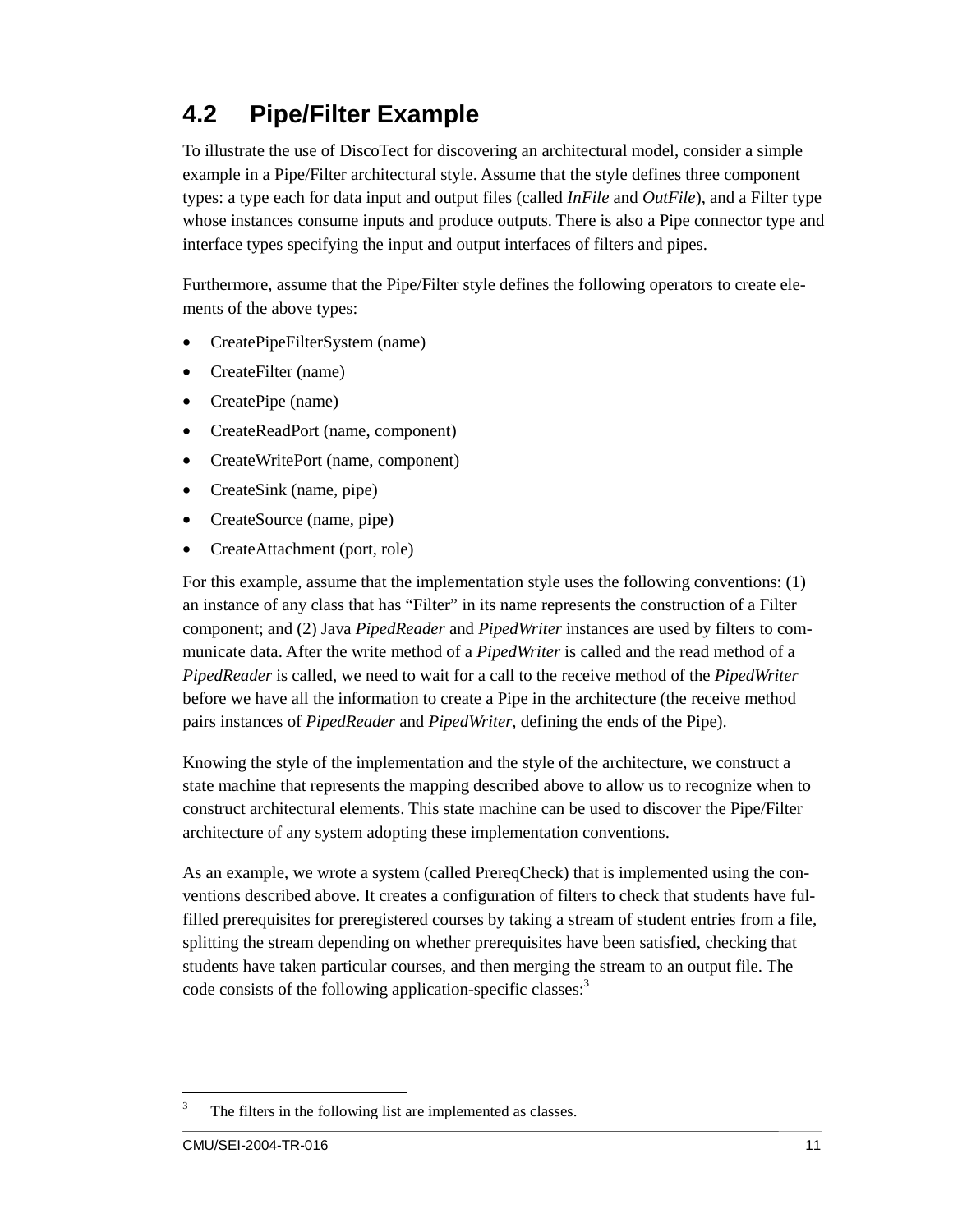- SplitFilter This filter reads an input file one student entry at a time and determines whether the student is in the computer science (CS) program. If so, the entry is sent to one of the output pipes; if not, the entry is sent to the other pipe.
- PassFilter This filter checks each entry to see if a student has taken a prescribed course, in which case the entry is passed on. Otherwise, the entry is discarded.
- MergeFilter This filter takes two inputs and merges them into one output stream.
- RegSys The RegSys class instantiates and starts the filters. Users can execute this class by providing the input and output file names.

In the remainder of this section, we divide the state machine into two parts—(1) Creating Filters and (2) Connecting Filters with Pipes—which are described below.

**Creating Filters.** This part is responsible for creating the system and the filters in it. The portion of the state machine for this part is shown in Figure 3. When a *Call* event is received from the Trace Engine, it is matched against the triggers outflowing from all active states. Initially, there is one state activation for the Start state. The State Engine will evaluate the condition on the arc out of the Start state. The transition from Start to S1 in Figure 3 looks for a method name containing the string ".main(java.lang.String[])"; if this condition is satisfied by the *Call* event, the Start activation goes away, S1 becomes active, and the accompanying action is executed. This action creates an empty architectural model of the Pipe/Filter style. After S1 becomes active, the trigger condition is evaluated for all newly intercepted object initializations. In Figure 3, if the *instance* parameter to the *Init* event is a Filter*,* a new state activation for S2 is forked due to the *fork* transition, and an architectural filter component is constructed by the action. The action parameters indicate that the component name should be captured from the new instance, and the component type is decided by the initialization constructor. This new component is assigned to the state variable Filter so that it can be referenced later (for example, in Figure 4). If we follow through this state machine as above, we obtain two state activations for states S1 and S2, respectively. If a later *Init* event satisfies the filter condition on the outbound arc of S1, another filter component is created, along with another concurrent state activation for S2 (which will have different variable bindings from the first activation)

Running PrereqCheck with just this state machine produces the architecture depicted in Figure 5. Four filters are created, one by the constructor for the SplitFilter class, one by the constructor for MergeFilter, and the other two by the constructor for PassFilter. We use an ID generator to label the architectural counterpart of the runtime object to avoid naming conflicts when multiple instances of the same type exist (for instance, two *PassFilters* in this example).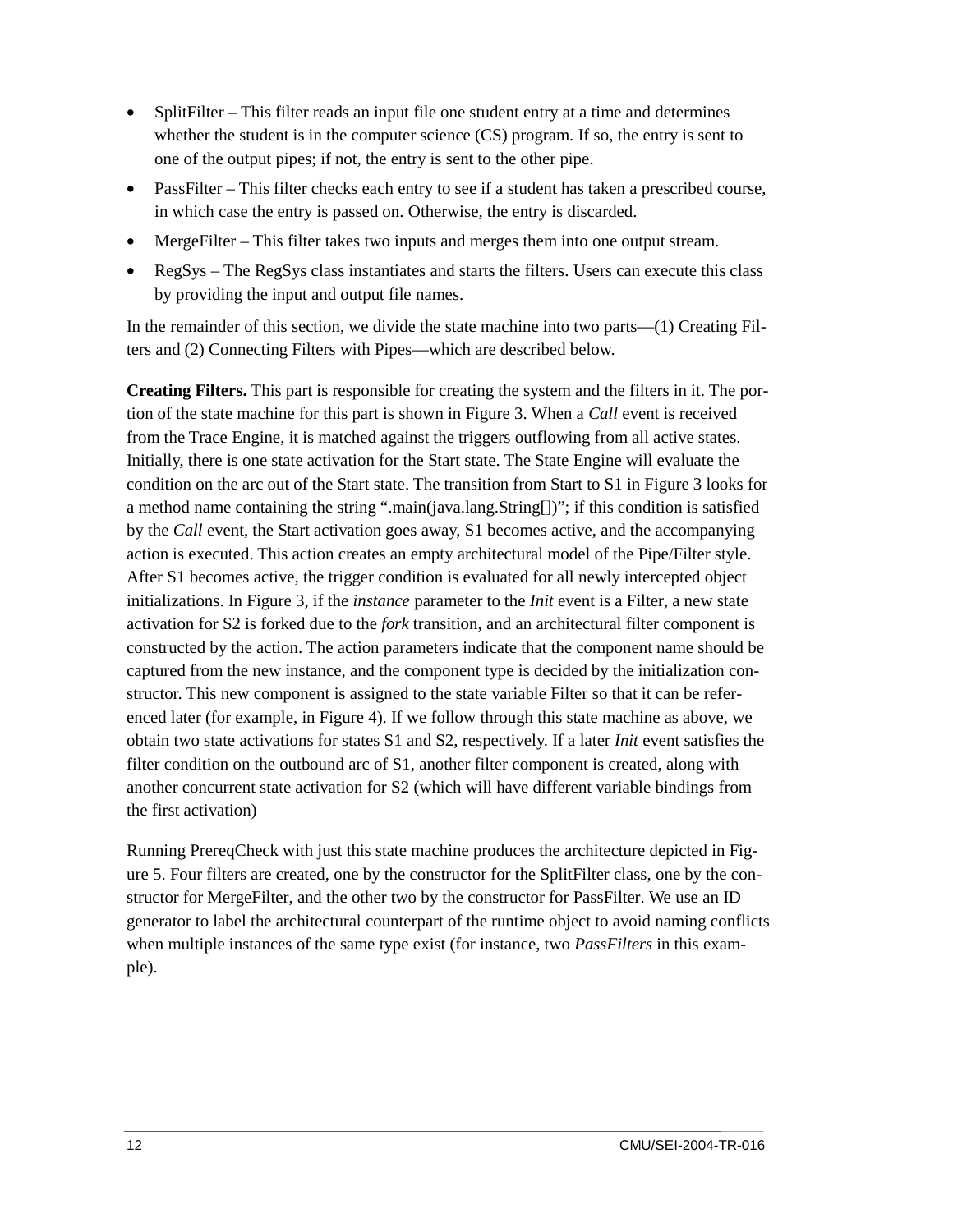

*Figure 4: The State Machine Fragments for Discovering Pipe Connections* 



*Figure 5: The Architecture Fragment Resulting from Running the System and Using the State Machine Shown in Figure 3* 

**Connecting Filters with Pipes.** Recall that the target system uses *PipedReaders* and *Piped-Writers* to channel the output from one filter into the input of another. The state machine first creates the ports on filters. For example, a write port is created after noticing the creation of a *PipedWriter* and associating it with an architectural filter when an implementation filter writes to it. Similarly, a read port is constructed when a *PipedReader* is created and a filter reads from it. A pipe is created and connected after calling *PipedReader's* receive method.

The state machine that performs this process is shown in Figure 4. Newly created *Piped-Reader* and *PipedWriter* objects are stored by S9/S10 in state variables that can be referred to using *S9.instance* and *S10.instance*. Since the creator is not necessarily the user of those *PipedReader* and *PipedWriter* objects, it is still unclear which filters they belong to, so no port creation action is produced at this point. The filters that are connected by this pipe become apparent only when they are used. When *PipedReader*.*read* or *PipedWriter*.*write* is called, the previously recorded *PipedReader* or *PipedWriter* is mapped to ports of the com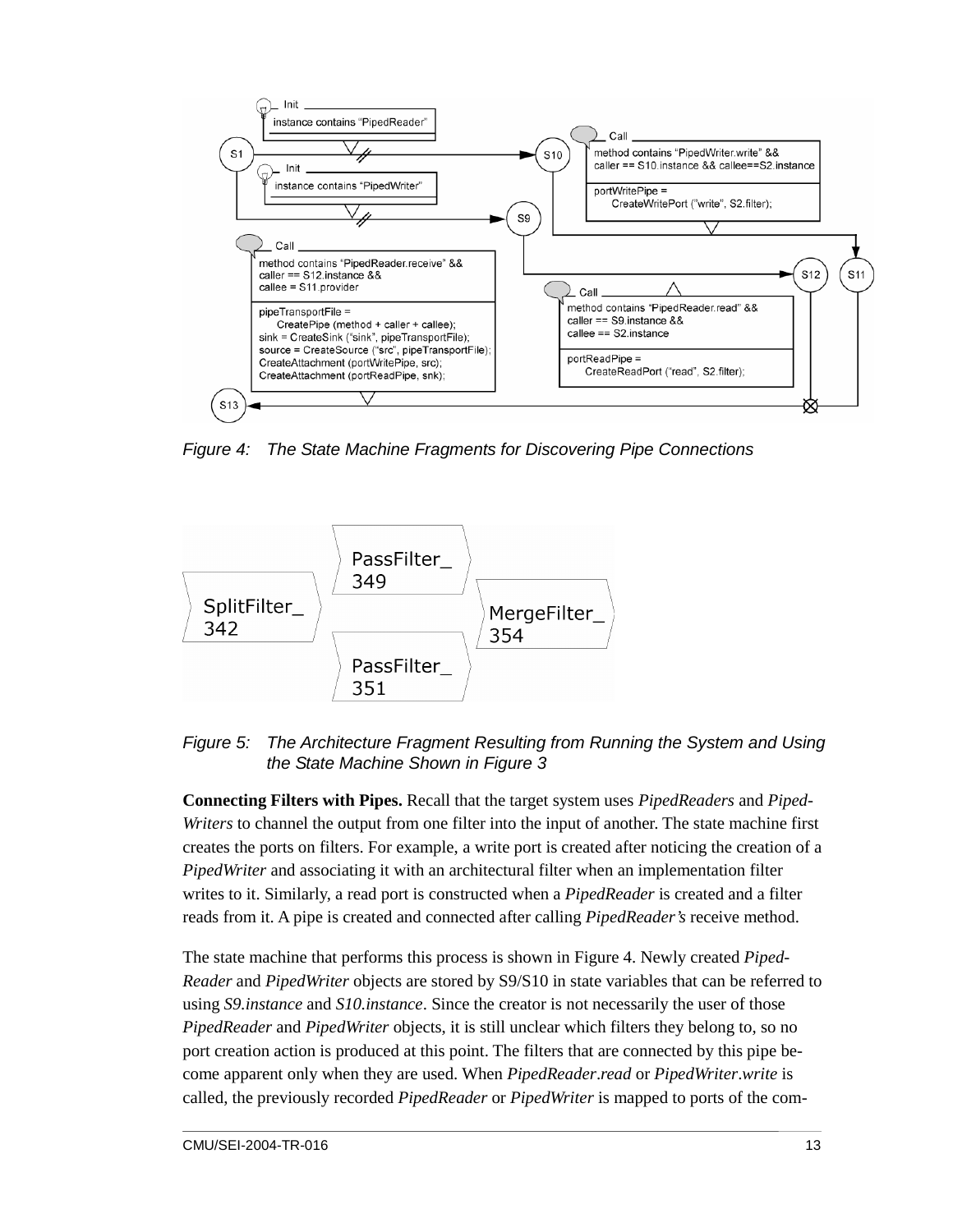ponents that correspond to the callers. Pipe data flow is signified by calling the receive method of *PipedReader*. This method triggers the *join* transition from S11 and S12 to S13. In this transition, the source state activations are removed, a new state activation for S13 is created, and an action constructs and attaches a pipe between the previously defined *ReadPipe* and *WritePipe* ports.

**Putting it all together.** The fragments of the state machine from the figures in this section (including one for file output, which is not shown) produce a complete state machine that can discover the architecture of PrereqCheck.

Figure 6 lists the events obtained when running PrereqCheck. This list contains only the events that trigger actions in the state machine (4,550 events are actually received by DiscoTect from the Trace Engine), and for the sake of brevity, we have also removed multiple calls to read and write pipes. The Component Creation part of Figure 6 contains the events that cause the creation of the system and filters by the state machine fragment in Figure 3.

An example of interleaving occurs in the Connection section of the trace. First, the *PipedReaders* and *PipedWriters* are created; then the process of writing to and reading from them begins. So, the pipes are not created sequentially. The State Engine keeps track of separate activations for each pipe, so, in this trace, separate activations after S1 in the state machine (shown in Figure 4) track a *PipedReader*/*PipedWriter* pair.

After the PrereqCheck system has run, the entire architecture for that run will exist. The resulting architecture from the trace in Figure 6, following the state machine in this section, is shown in Figure 7.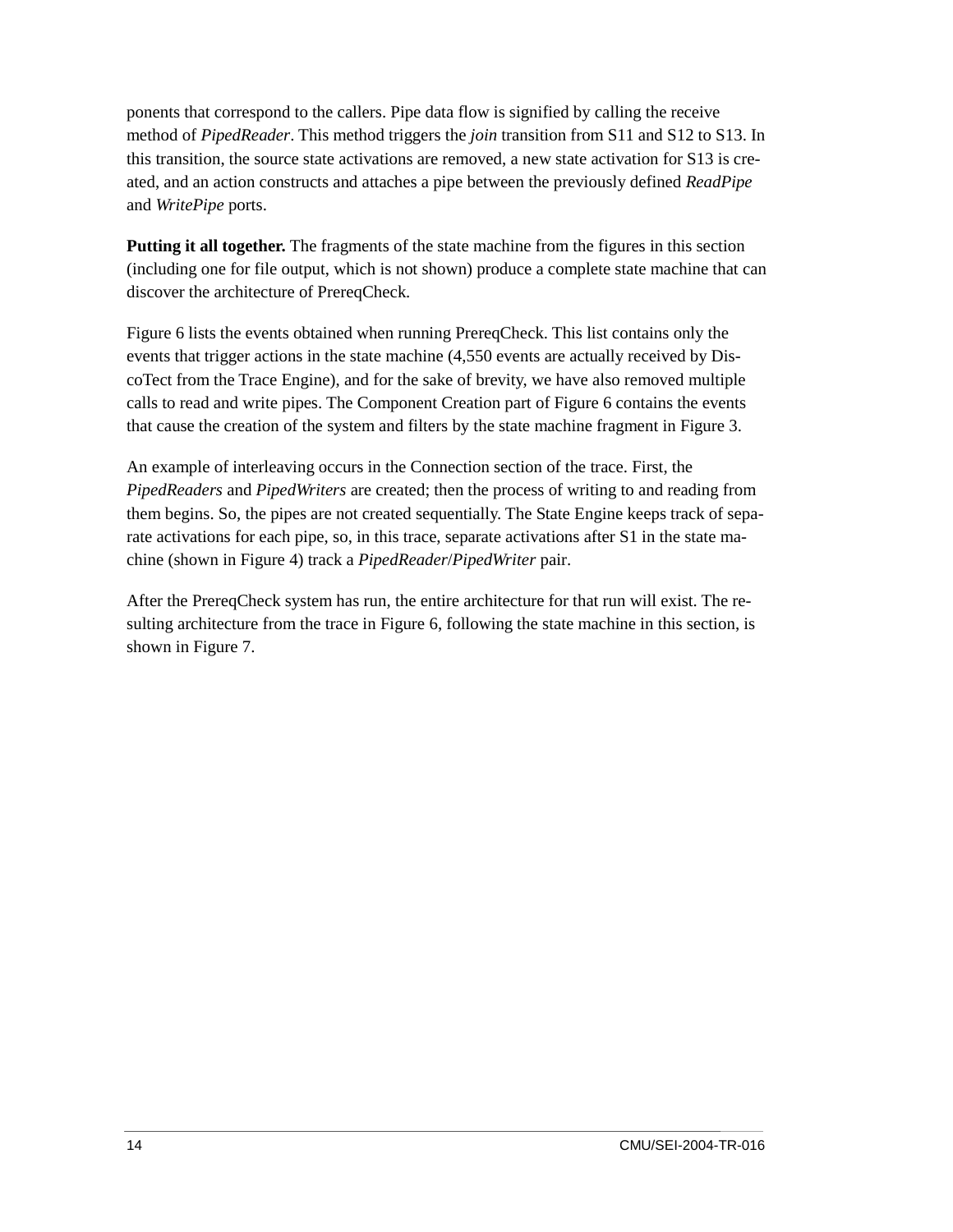

#### *Figure 6: Relevant Output from the Event Filter*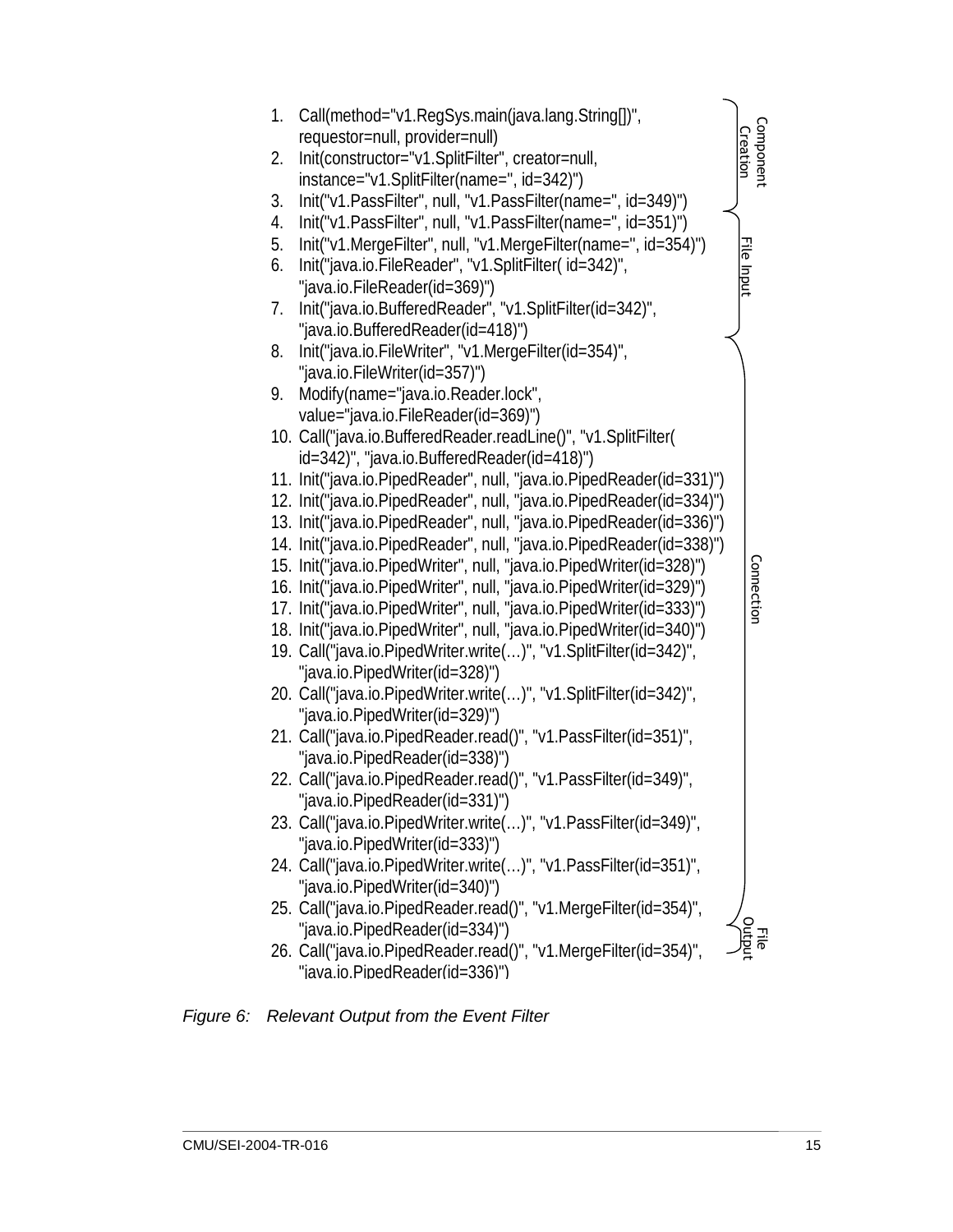

*Figure 7: The Discovered Architectural Model of PrereqCheck*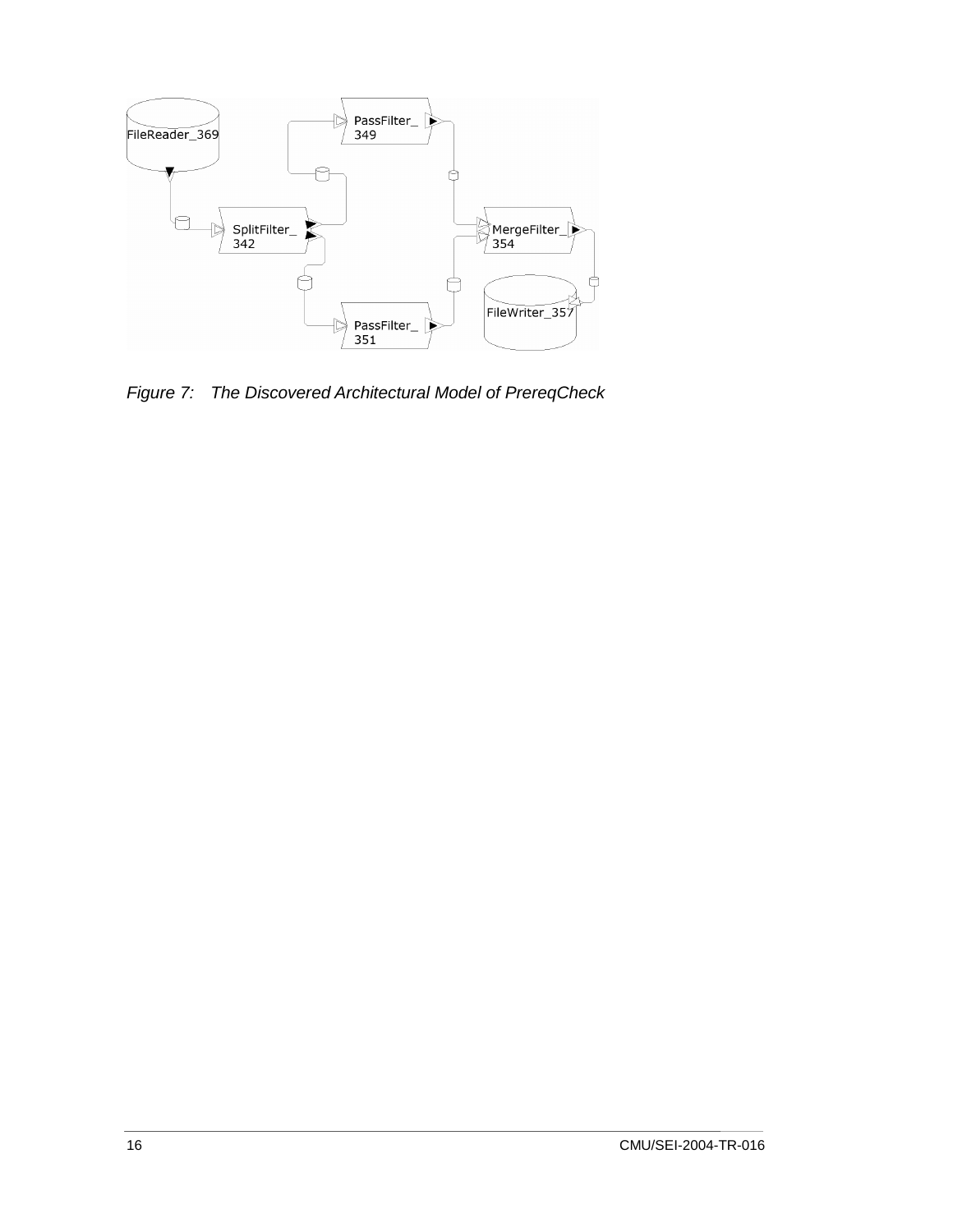## **5 Implementing DiscoTect**

Recall from Section 3 that we need to solve three challenges in order to provide a general framework for discovering architectures. In this section, we discuss our implementation for each of these challenges.

**Monitoring**: The Trace Engine uses the Java Platform Debugger Architecture (JPDA) to capture system runtime events. The JPDA provides a communication channel between a debugger and a target system. The debugger can send requests to the host virtual machine of the target system querying for certain types of events. The host virtual machine can dispatch events to denote changes of state in the target system. The Trace Engine acts in the role of debugger and sends requests to the virtual machine(s) hosting the target system; the Trace Engine queries for three types of events: (1) object instantiations, (2) method calls, and (3) field modifications. The request also contains a filter that defines the set of classes in which the Trace Engine is interested. At runtime, the target system's virtual machine intercepts requested events generated by any of the classes defined in the filter, queues each event, and sends it to the Trace Engine. Upon receiving a runtime event, the Trace Engine classifies it; converts it into an *Init, Call*, or *Modify* event; and puts it in the pipe connected with the Logic Engine.

**Mapping:** The implementation of the DiscoTect State Engine follows the design in Section 4. During initialization, the State Engine parses the state machine definition and activates the initial state. Then, it keeps scanning the stream sent from the Trace Engine and evaluating the newly produced events with the trigger conditions of currently active states. If a trigger condition out of an active state is satisfied, the target state is activated, and any associated architectural actions are fired.

**Architecture Building:** We represent architectures using the Acme architecture description language [Garlan 00]. (However, we are not restricted to this language; in principle, any architecture language could serve in this capacity.) Operations on Acme architectures are defined in a library that provides the operations that form building blocks of architectural actions.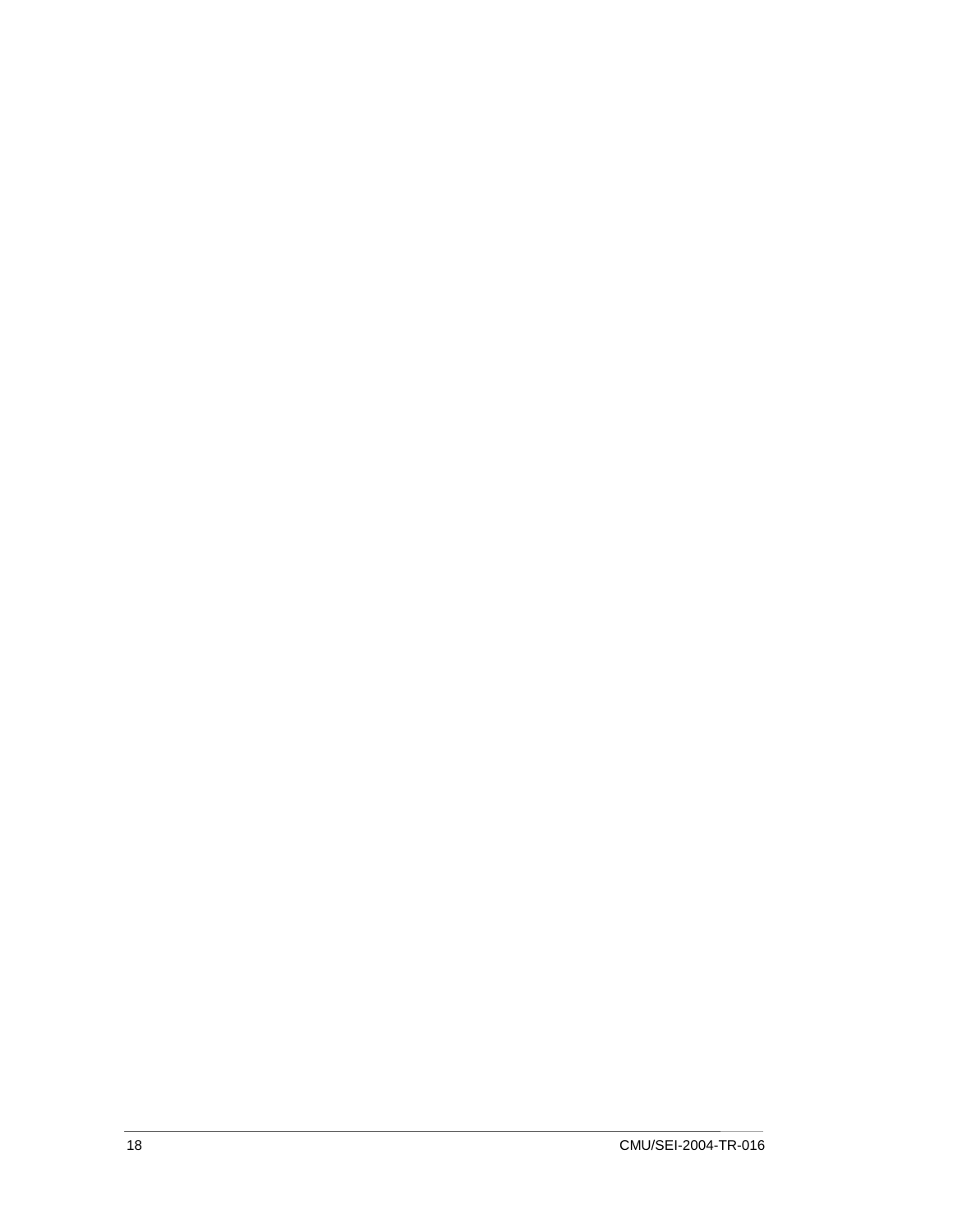# **6 Adaptive Architectures for Mobile Systems (AAMS) Case Study**

In this section, we present a case study to determine the runtime architecture of AAMS, a simulation testbed for experimenting with mobile system architectural design decisions [Kazman 03]. The testbed allows users to specify usable system resources, tasks, and scheduling strategies and simulates the running of the mobile system. We chose the AAMS testbed because it represents a fairly complex real-world application (approximately 28 KLOC [thousand lines of code]), and the runtime architectural view of the system is well documented. By analyzing AAMS with DiscoTect, we were able to compare our discovery results with the original architecture documentation. This comparison illustrates the use of applying our technique to discover deviations between the architecture discovered by DiscoTect and the documented design architecture of AAMS. Furthermore, we can use this case study to illustrate how we developed and refined the state machines to produce the final architecture.

Figure 8 shows the (informal) runtime architecture of AAMS as presented by Kazman and colleagues [Kazman 03]; the following description of the runtime is also based on the description in this report. The simulation controller forms a simulation from the resources and tasks, their configuration, user activities and events, and information that it reads from a set of configuration and script files. The simulation controller also takes commands from the simulation graphical user interface (GUI) to control runtime parameters and feedback. It then processes each simulation frame to generate the actual performance of the system. Each component in the application and resource layers simulates its own operation. A set of services for file input/output (I/O), error reporting, and logging are available via publish/subscribe services to any simulated object.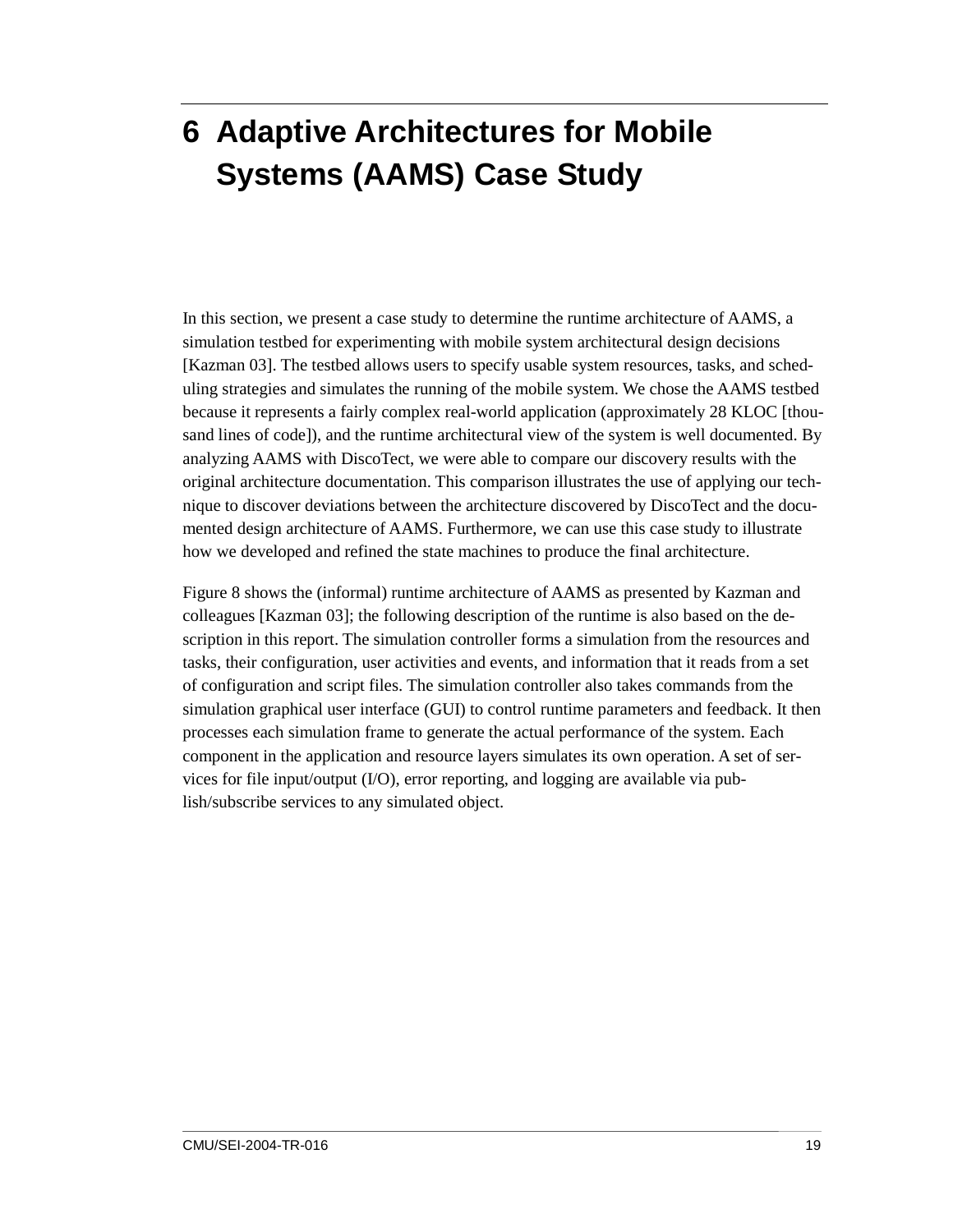

*Figure 8: Documented Runtime View of AAMS* 

### **6.1 Design of the AAMS State Machine**

In this section, we present the steps taken to produce the DiscoTect state machine for the purpose of discovering the AAMS architecture model. Typically, writing these state machines is a process of starting with fairly generic state machines to discover components and connections and then refining these state machines to produce architectures that correspond to a particular style. For this case study, we used a specialization of a publish/subscribe style that distinguishes participating components as tasks, resources, and so forth. These extra component types are based on the description of AAMS [Kazman 03].

To develop the final state machine, we first produced a state machine that merely observed object creation and interaction (through procedure calls). We then refined this state machine to classify objects into their architectural counterparts (e.g., resource, task). We also reused the file I/O part from the pipe/filter example.

Up to this point, we had not discovered anything about the publish/subscribe part of the architecture. The preliminary discovery results informed us that all the resource and task components interact with an object of the *PubSub* class using two procedure calls named *publish*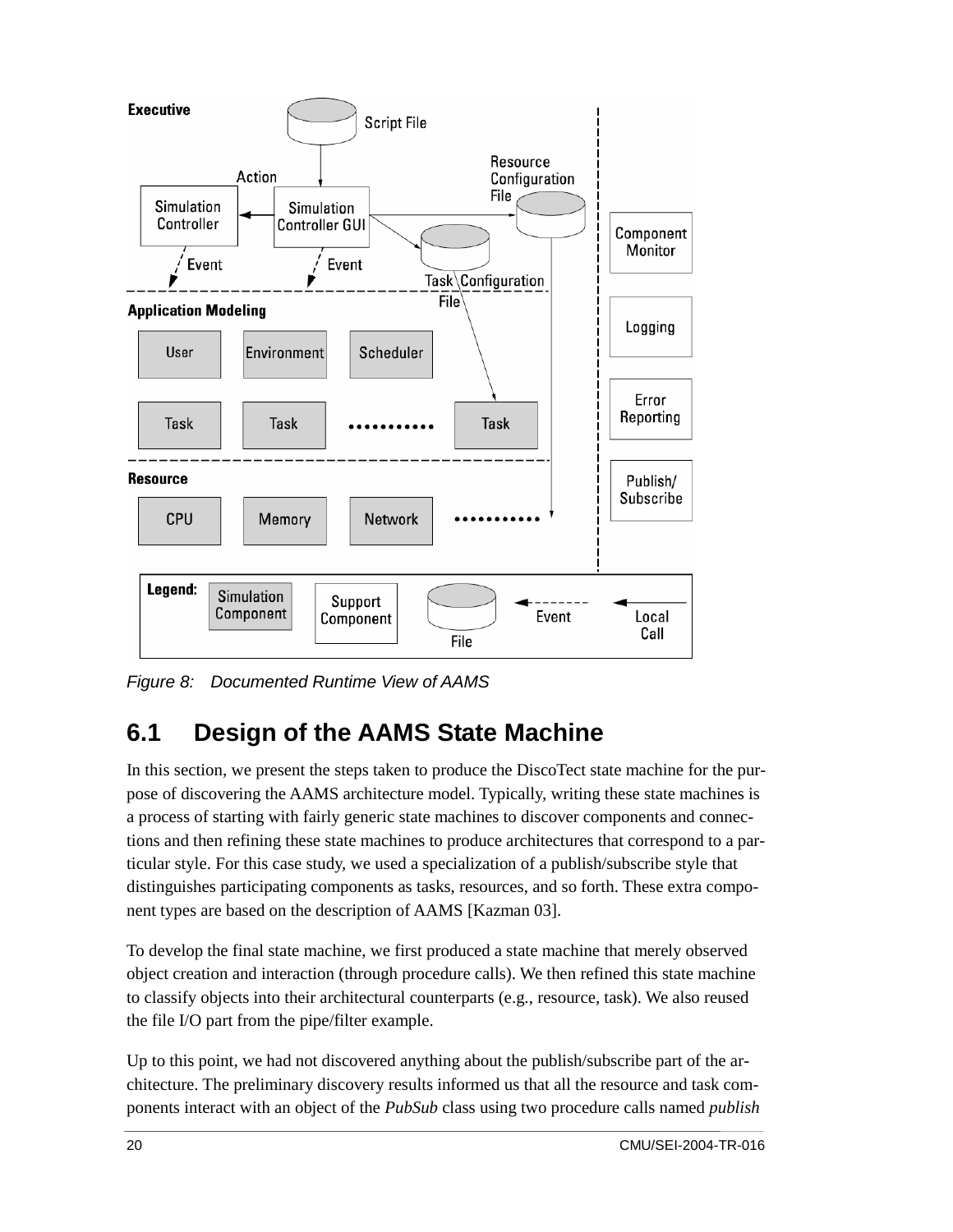and *subscribe*. We conjectured that the system implements the publish/subscribe process by creating a *PubSub* object and invoking its two methods. This led us to design a state machine for this portion of the architecture. This state machine creates an *EventBus* connector when it notices the instantiation of a *PubSub* object in the implementation. Next, an *EventTaker* role is created when DiscoTect notices two things: (1) a call to the *publish* method of the *PubSub* object and (2) a *Publish* port on the component that corresponds to that call. Then DiscoTect attaches the call and the port. Similarly *PubSub.subscribe* leads to the creation of three things: (1) an *EventSender* role on the *EventBus* providing the method, (2) a *Subscribe* port in the component requesting the method, and (3) the attachment.

### **6.2 The Discovered Architecture**

Applying the above state machine to a running instance of AAMS yields the architectural model shown in Figure 9. We have laid out this model to enable easier comparison with the view in Figure 8. We uncovered four types of discrepancies between the documented architectural view and our discovered one:

- 1. isolated, extraneous components/connectors. The result shows two *EventBus* connectors, one of which is isolated from the other parts of the system. It indicates that one instance is instantiated but never used. Code optimization should resolve this discrepancy.
- 2. additional connections between components. Figure 8 does not show any connections between the controller component and simulation components such as tasks and schedulers. Nor does it inform us that some of the support components (Logger and Reporting) also subscribe to the event bus. Ignoring those "backdoor" connections makes the architectural view less accurate; moreover, it might compromise architectural analysis where all meaningful interactions between components should be considered. For example, in evaluating the performance of a publish/subscribe infrastructure, the existence of hidden communication channels could invalidate deadlock analysis.
- 3. misplaced connections between components. The discovered architecture shows a very different file I/O scheme: instead of the GUI reading three files (see Figure 8), the controller reads two files.
- 4. missing components/connectors. Two of the components (User and Environment) recorded in the document do not show up in the architecture.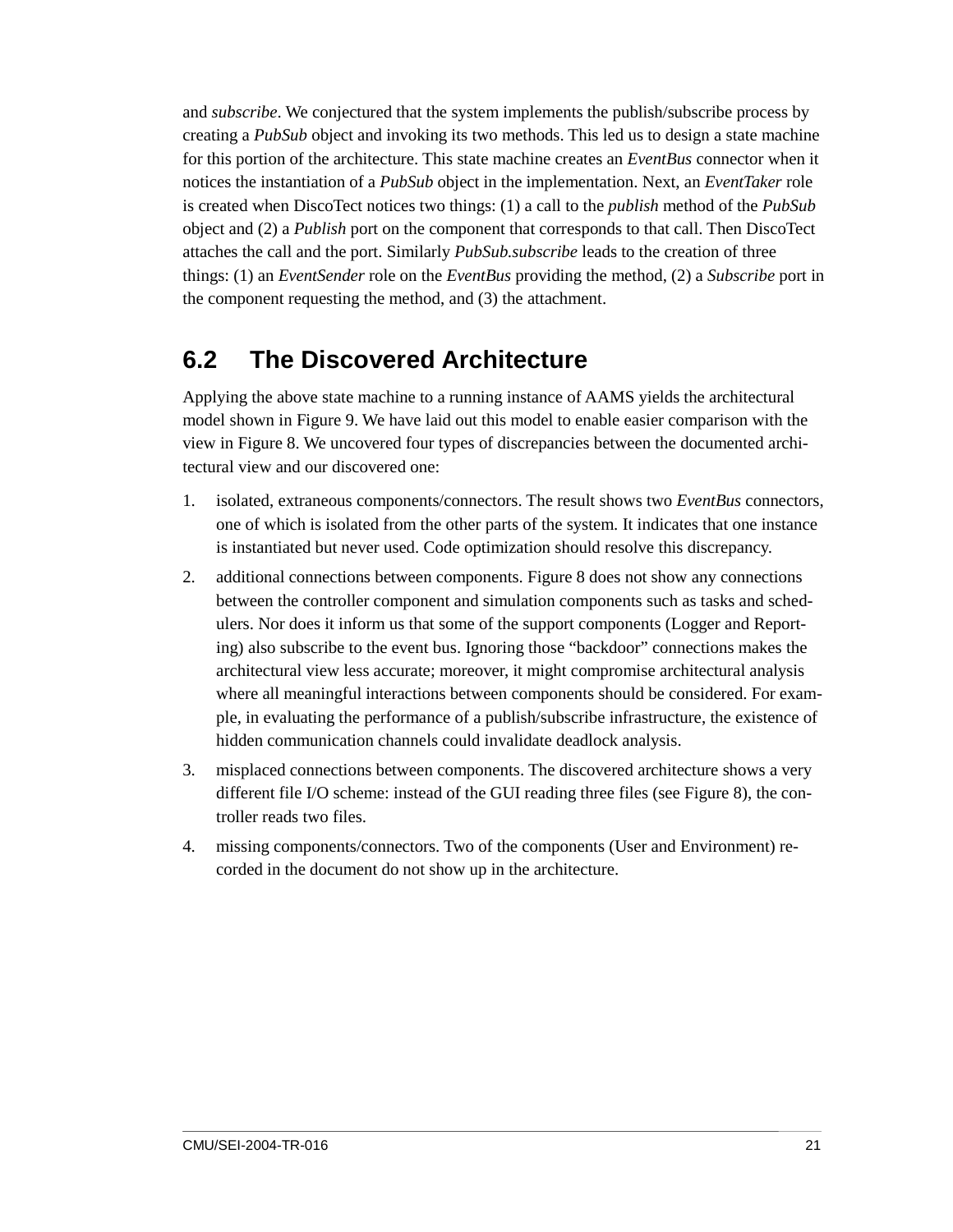

*Figure 9: Discovered Architecture of AAMS* 

To confirm that DiscoTect discovered the actual architecture of the implementation and to understand the discrepancies, we conferred with the AAMS developers. They agreed that DiscoTect produced a more complete and correct architectural description than their diagram and uncovered some errors in their coding. However, the User and Environment components are missing because they represent user interaction and are not actual components in the implementation.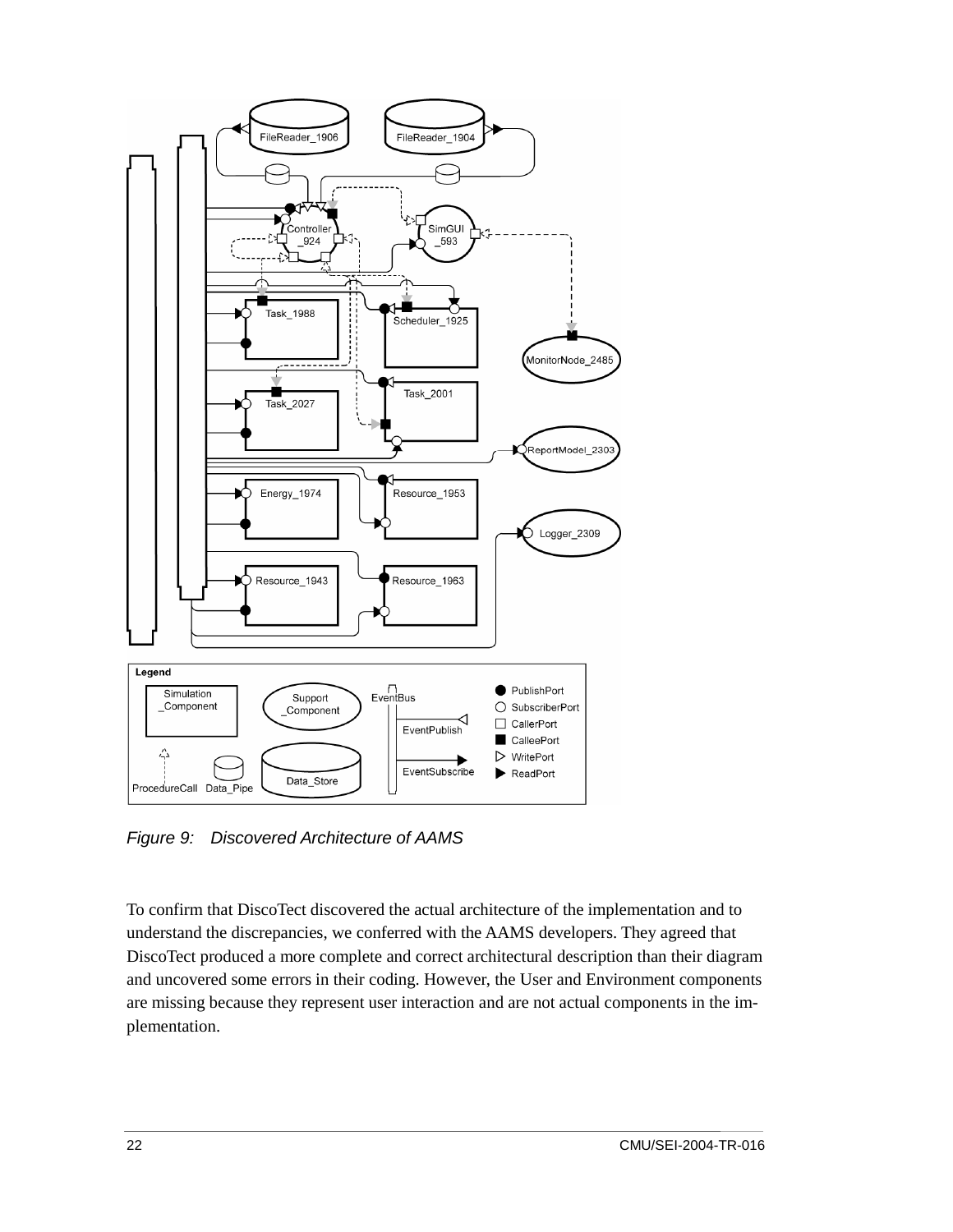# **7 EJB Case Study**

In this section, we present a second case study to determine the runtime architecture of Duke's Bank Application—a simple Enterprise JavaBeans (EJB) banking application created by Sun Microsystems as a demonstration of EJB functionality. Duke's Bank allows bank customers to access their account information and transfer balances from one account to another. It also provides an administration interface for managing customers and accounts. We use this case study to demonstrate how the architecture of an EJB application can be discovered using DiscoTect. We chose this system because its architecture is well documented in Sun Microsystems' J2EE (Java2 Platform, Enterprise Edition) tutorial [Sun 04], which enables us to compare the actual discovered architecture with the one presented in the documentation.

For this case study, we adopted a new approach—using AspectJ [Eclipse 05, Kiczales 01] to capture system runtime events. We wrote an aspect that injected advice to object instantiations, method calls, and field modifications. We compiled the Duke's Bank application along with the aspect, using an AspectJ compiler instead of Sun's javac, so that system execution events were traced as the application ran. The runtime information was then fed to the Trace Engine, providing the raw material for the recognition process.

Figure 10 gives a high-level view of how the components interact in Duke's Bank system as presented in the J2EE tutorial [Sun 04]. The EJB application has three session beans: (1) AccountControllerBean, (2) CustomerControllerBean, and (3) TxControllerBean. (Tx stands for a business transaction, such as transferring funds.) These session beans provide a client's view of the application's business logic. For each business entity represented in the simplified banking model, the application has a matching entity bean: AccountBean, CustomerBean, and TxBean. The business methods of the AccountControllerBean session bean manage the account-customer relationship and get the account information using AccountBean and CustomerBean entity beans. The CustomerControllerBean session bean provides methods for creating, removing, and updating customers through CustomerBean entity beans. The TxControllerBean session bean handles bank transactions. It accesses AccountBean entity beans to verify the account type and to set the new balance, and it accesses the TxBean entity bean to keep records of the transactions.

### **7.1 Design of the EJB State Machine**

In this section, we present the steps taken to produce the DiscoTect state machine for the purpose of discovering the Duke's Bank architecture. For this case study, we used a specialization of an EJB style that distinguishes participating components as entity beans, session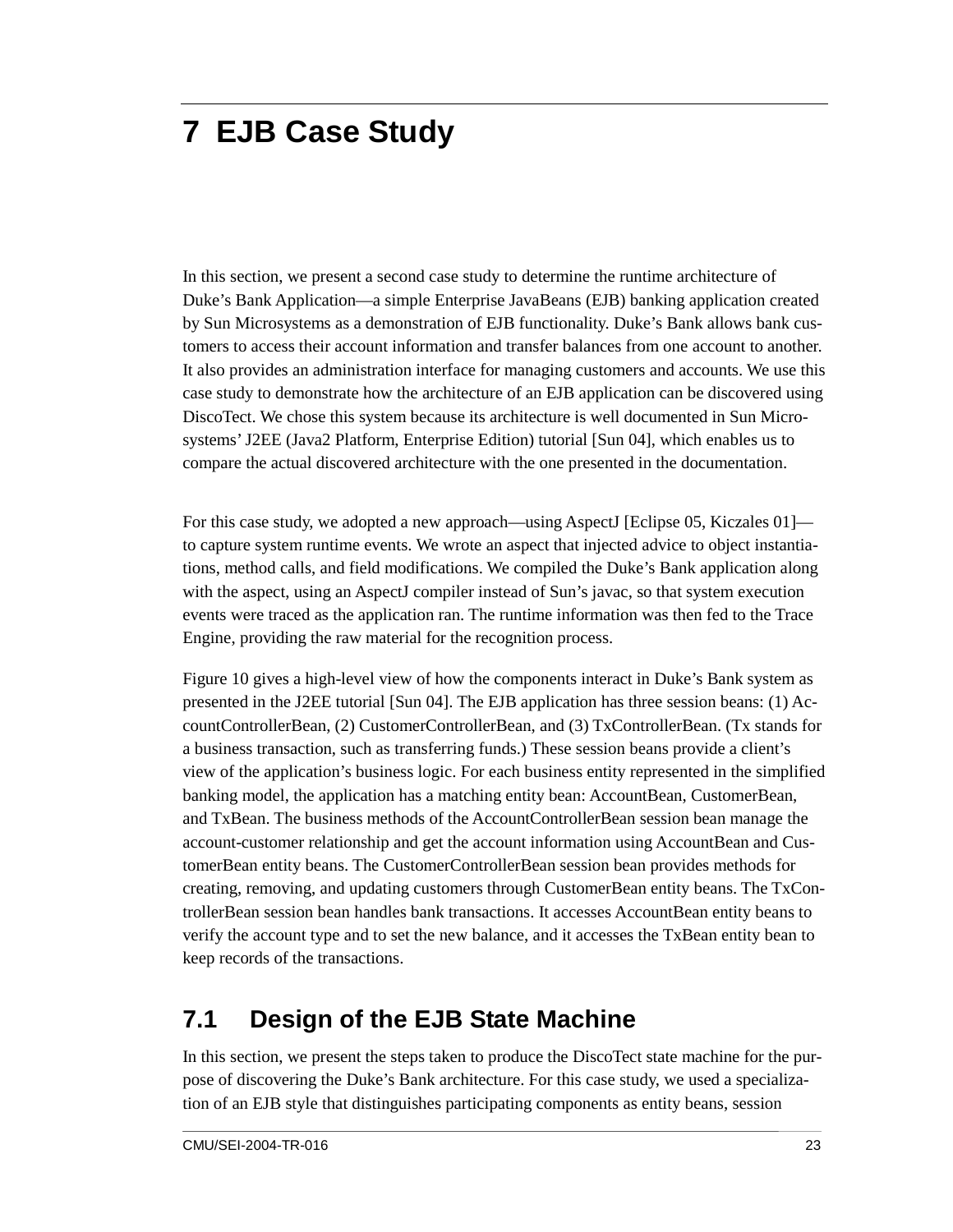beans, bean containers, a database, and so forth. These component types are based on the EJB specification found on the EJB Web site [Sun 05a].

As we did in the previous case study, we first produced a state machine that merely observed object creation and interaction (through procedure calls and object instantiations). We then refined this primitive state machine to classify objects into their architectural counterparts (e.g., beans, bean containers, a database) by checking the class constructor names. For example, we created a *SessionContainer* object when its constructor had the name of "SessionContainer." The relationships between the beans, the bean containers, and the database were captured as follows: According to the EJB specification, the beans are maintained by their corresponding containers, so we connected the beans with the containers controlling them by observing the procedure calls made by the containers to manage the life cycles of the beans. Knowing that database access was implemented using Java Database Connectivity (JDBC) [Sun 05b], we monitored the standard JDBC application program interfaces (APIs) to uncover the connections between the beans and the database; the interactions between the beans were also monitored and represented as connectors linking the beans together.

### **7.2 The Discovered Architecture**

Applying the state machine just described to a running instance of Duke's Bank yields the architectural model in Figure 11. We have organized the layout of the architectural model in Figure 11 to roughly approximate the layout used in the published architecture (shown in Figure 10).



*Figure 10: Documented Architectural View of Duke's Bank Application*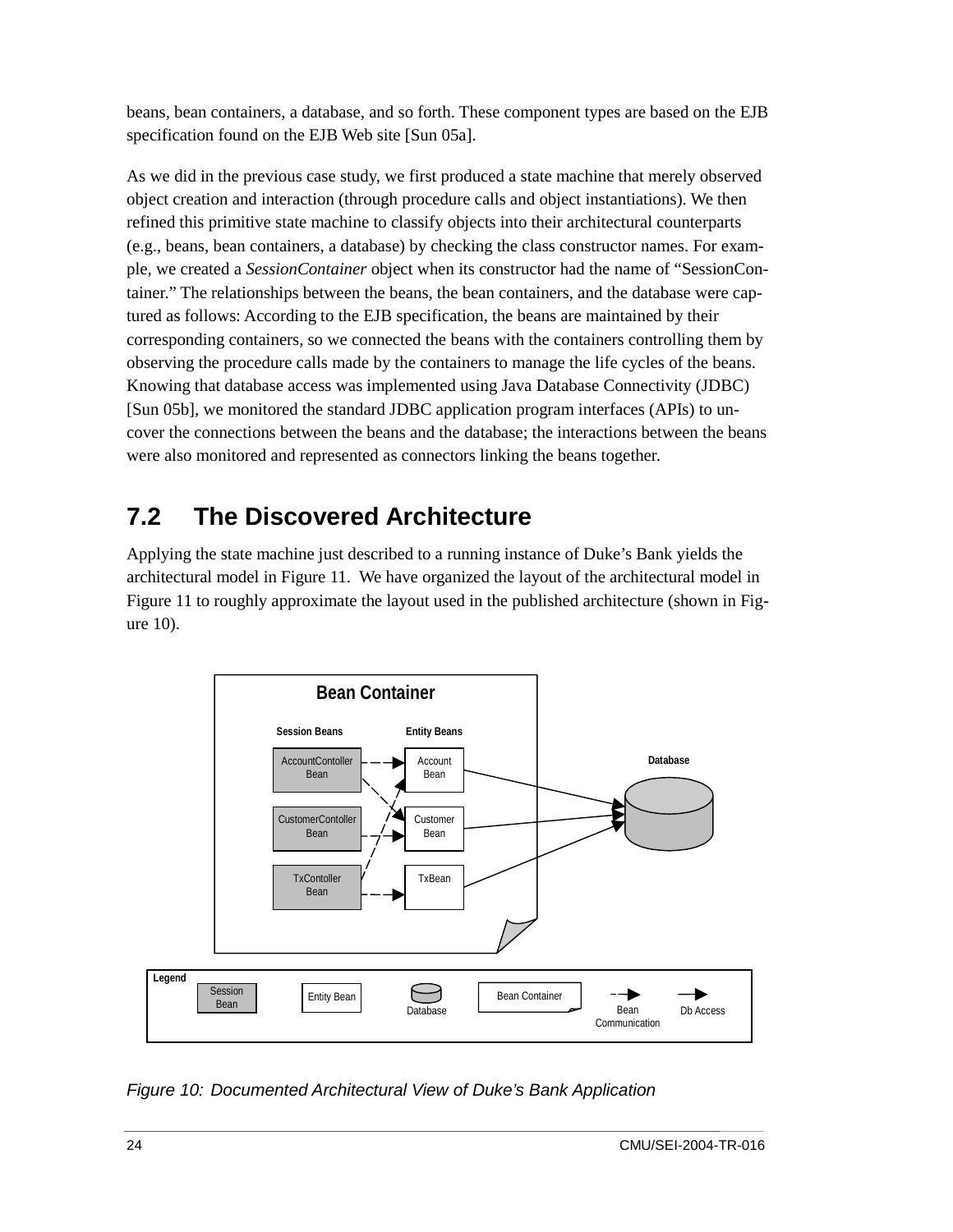

#### *Figure 11: Discovered Architecture of Duke's Bank*

We can make the following observations based on our extracted view of the architecture of Duke's Bank:

- reflection of runtime instances. Besides showing the bean and the containers, the discovered result also details each bean and container instance created at runtime. The capacity of tracing the individual bean and container instances is useful for further performance analysis and fault diagnosis. In addition, the relatively complex m to n relationships between beans and bean containers are revealed.
- verification of bean interplay. The interactions between the beans shown in Figure 11 are consistent with those described in the architecture shown in Figure 10: communication channels exist between AccountControllerBean and AccountBean; AccountController-Bean and CustomerBean; CustomerControllerBean and CustomerBean; TxController-Bean and TxBean; and TxControllerBean and AccountBean.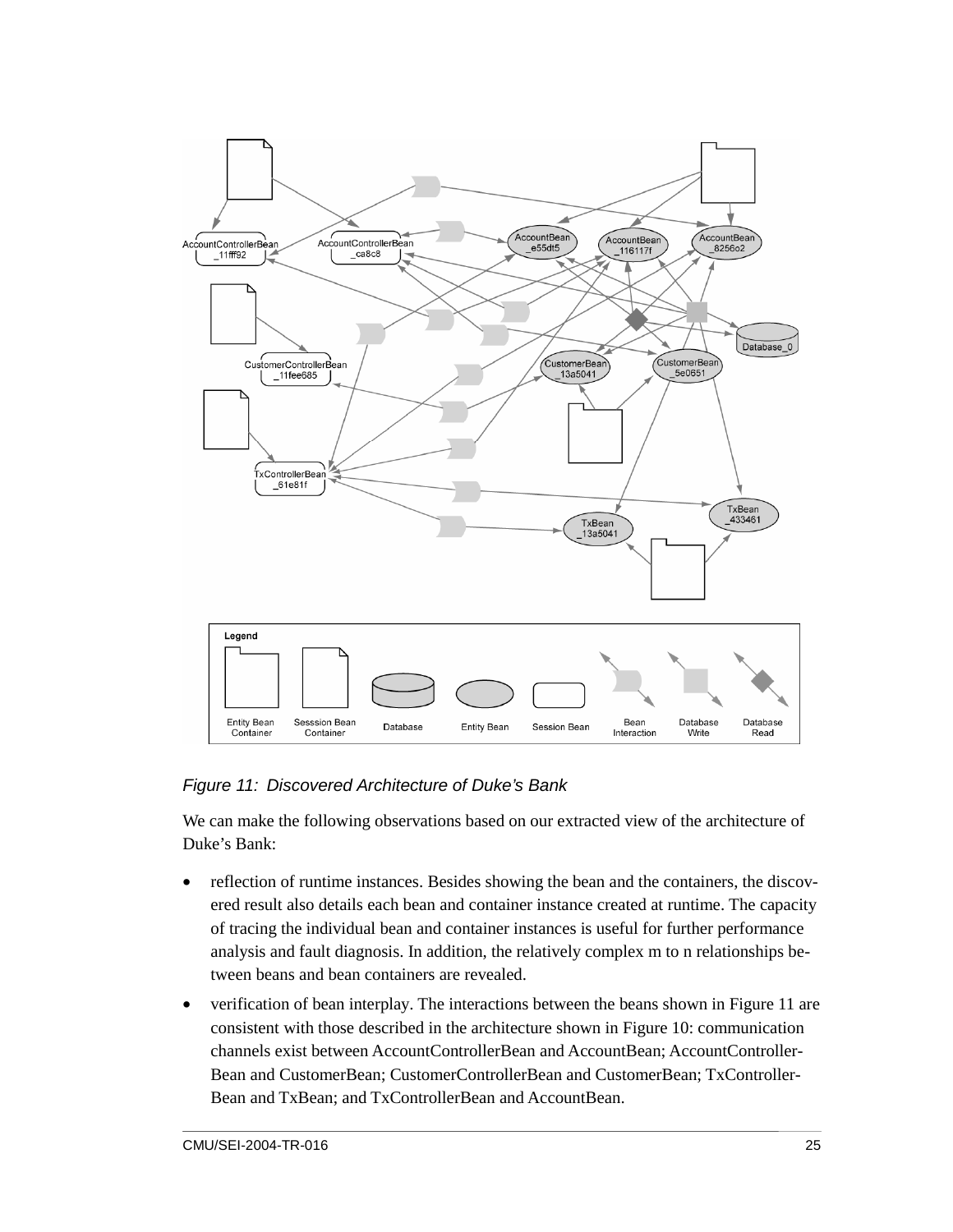• discrepancies in database access*.* Figure 10 does not show any connections between the session beans and the database, which implies that all database access goes through the entity beans. However a "database write" connector appeared in the discovered architecture presented in Figure 11. Further source code analysis (performed manually) confirmed that AccountControllerBean does write directly to the database. As discussed in the previous section, identifying communication "backdoor" connections like that one is useful for architectural analysis and for ensuring architectural conformance.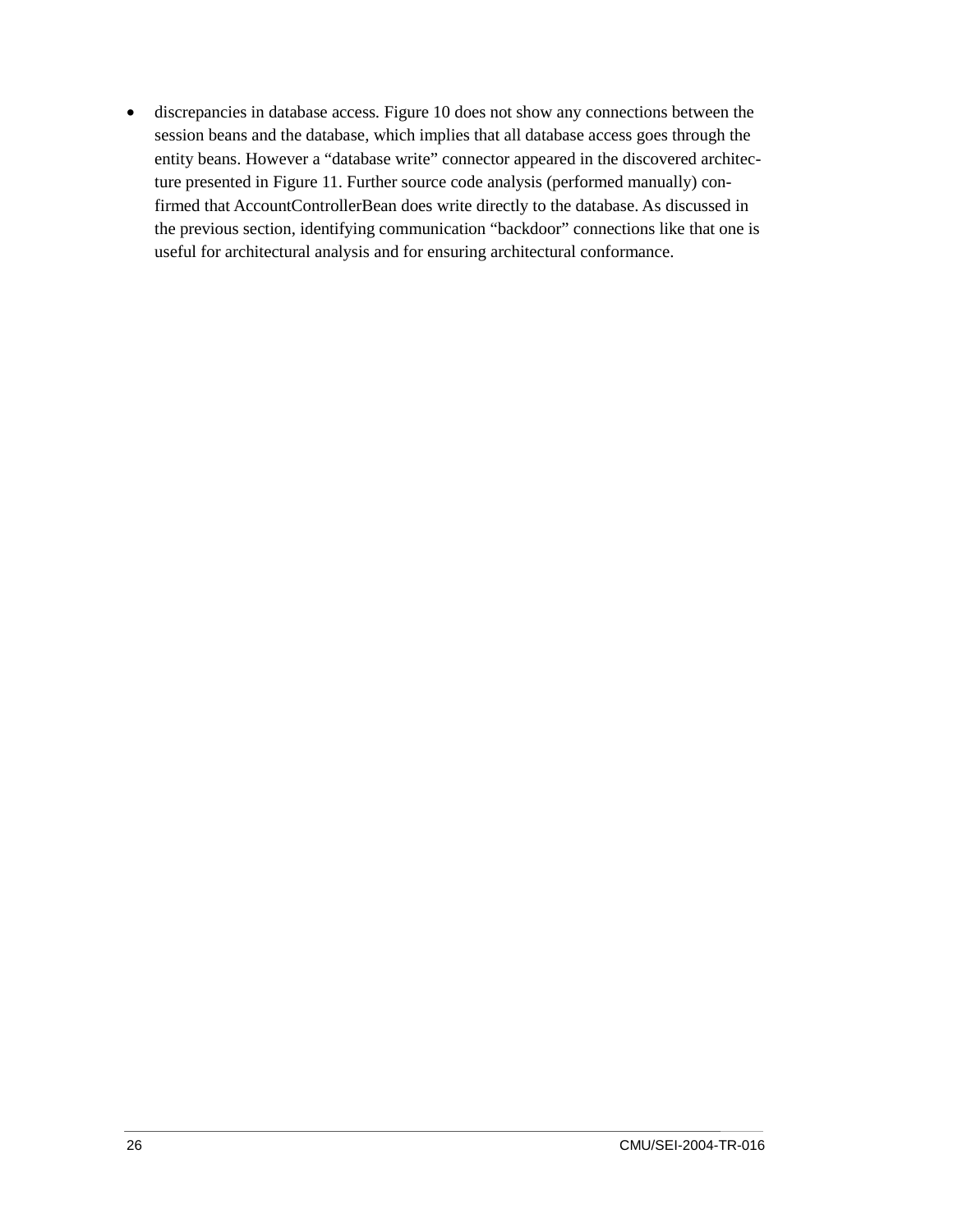## **8 Lessons Learned and Future Work**

In this report, we described a technique for "discovering" the architecture of a running system, using a set of pattern recognizers that convert monitored system observations into architecturally meaningful events. The key idea is to exploit implementation regularities and knowledge of the architectural style that is being implemented to create a mapping that can be applied to any system that conforms to the implementation conventions and to yield a view in that architectural style.

This approach has several advantages. First, it can be applied to any system that can be monitored at runtime. In our case, we have demonstrated two case studies written in Java, but we have recently experimented successfully with the use of AspectC to extract run-time information from C and C++ programs. In general, any monitoring environment that allows us to capture object creation, method invocation, and instance variable assignment will serve as a sufficient foundation for our runtime monitoring. Monitoring technology for other kinds of implementations and system properties is an active research area (see Section 2) that should continue to provide increasing capabilities in the future that we can use as leverage. Second, by simply substituting one mapping description for another, it is possible to accommodate different implementation conventions for the same architectural style or, conversely, to accommodate different architectural styles for the same implementation conventions. Though not described in this report, we have been able to successfully discover the Pipe/Filter architecture of a system implemented using a different pipe convention.

There are, however, several inherent weaknesses to the approach. The first is that it only works if an implementation obeys regular coding conventions. Completely ad hoc bodies of code are unlikely to benefit from the technique. Second, it only works if one can identify a target architectural style, so the mapping "knows" the output vocabulary. Third, as with any analysis based on runtime observations, it suffers from the problem that you can only analyze what is actually executed. Hence, questions like "Is there *any* execution that might violate a set of style constraints?" cannot be answered directly using this method. Fourth, the recognition engine needs to be created via an iterate-and-test paradigm, and hence the results are somewhat dependent on the skill of the recognizer's creator. Thus, our techniques are best viewed as one of several technologies that architects must have in their arsenal of architecture-conformance checking tools. We believe that DiscoTect can be effectively combined with tools such as Dali [Kazman 99] or ARMIN [O'Brien 03] to provide complementary kinds of analysis, whereby runtime observations can be combined with statically extracted facts. In this way, we should be able to achieve a more complete and accurate picture of the as-built system.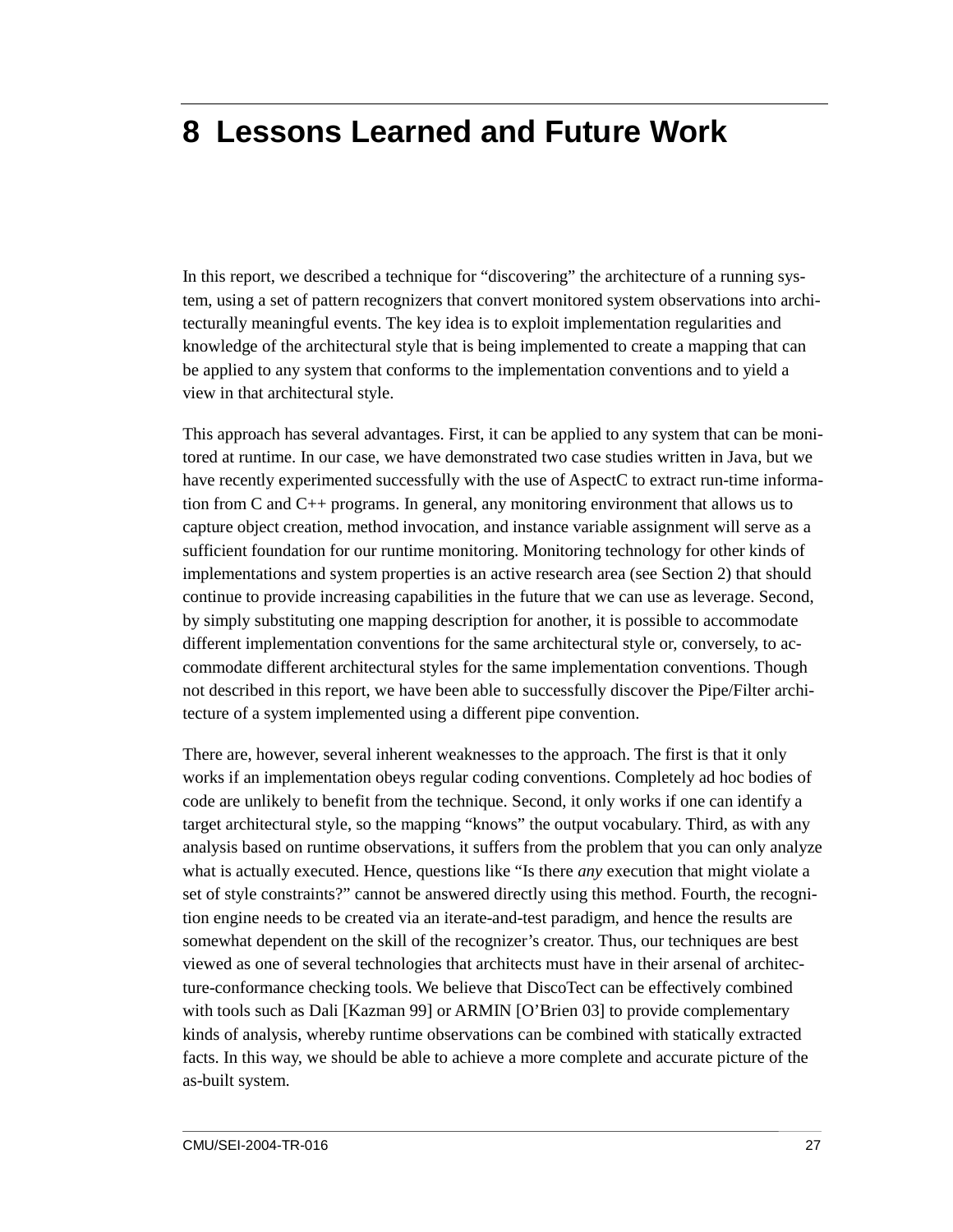These potential defects also point the way to future research in this area. First is the area of system monitoring, which was already mentioned. Second is the area of codifying the ways in which architectural styles are implemented. As technology advances, implementation techniques will necessarily change, and it will be important to augment the set of mappings as that happens. Third is the area of architectural coverage metrics, similar to coverage metrics for testing. It would be good, for example, to have some confidence that in running a system with various inputs, we have exercised a sufficiently comprehensive part of the system to know what its architecture is. Fourth, we would like to find a way to make the definition of implementation-architecture mappings more declarative. While the operational definition of state machines as the carrier of those mappings is a good first step, we can imagine more abstract forms of characterization that will be easier to create and analyze. Finally, we are developing tool support for defining state machines.

As mentioned above, our implementation can also be improved. In addition to using better monitoring facilities, our approach could be extended beyond just noticing *Create, Init*, and *Modify* events, and use any information that can be gleaned from the runtime system through a probing technology (for example, object destruction or thread information). We plan to provide a mechanism to define these system-level events, so they can be used in state machines.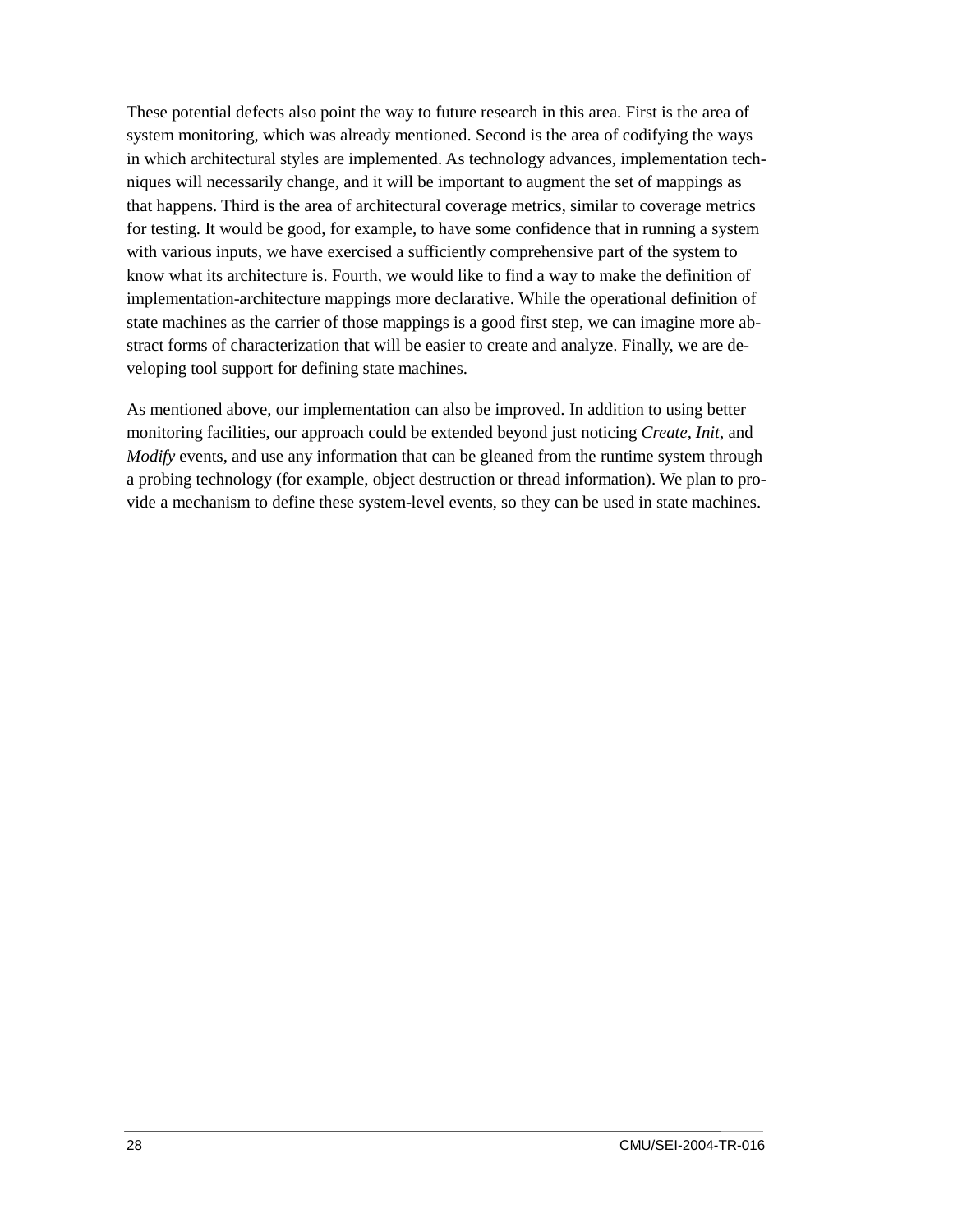# **References**

*URLs are valid as of the publication date of this document.* 

| [Aldrich 02]      | Aldrich, J.; Chambers, C.; & Notkin, D. "ArchJava: Connecting<br>Software Architecture to Implementation," 187-197. Proceedings of<br>the International Conference on Software Engineering. Orlando,<br>FL, May 19-25, 2002. New York, NY: Association for Computing<br>Machinery, 2002.      |
|-------------------|-----------------------------------------------------------------------------------------------------------------------------------------------------------------------------------------------------------------------------------------------------------------------------------------------|
| [Allen 94]        | Allen, R. & Garlan, D. "Formalizing Architectural Connection,"<br>71-80. Proceedings of the International Conference on Software<br>Engineering. Sorrento, Italy, May 16-24, 1994. Los Alamitos, CA:<br>IEEE Computer Society Press, 1994.                                                    |
| [Balzer 99]       | Balzer, R. M. & Goldman, N. M. "Mediating Connectors," 73-77.<br>Proceedings of 19th IEEE Conference on Distributed Computing<br>Systems. Workshop on Electronic Commerce and Web-Based Appli-<br>cations. Austin, TX, May 31-June 4, 1999. Los Alamitos, CA:<br>IEEE Computer Society, 1999. |
| [Bass 03]         | Bass, L.; Clements, P.; & Kazman, R. Software Architecture in<br>Practice, Second edition. Boston, MA: Addison-Wesley, 2003.                                                                                                                                                                  |
| [Dias 03]         | Dias, M. & Richardson, D. "The Role of Event Description on Ar-<br>chitecting Dependable Systems," 150-174. Architecting Depend-<br>able Systems (Lecture Notes in Computer Science, Vol. 2677). Ber-<br>lin, Germany: Springer-Verlag, 2003.                                                 |
| [Eclipse 05]      | Eclipse. Aspectj project. http://eclipse.org/aspectj/. (URL valid as of<br><b>March 2005)</b>                                                                                                                                                                                                 |
| <b>[Ernst 01]</b> | Ernst, M. D.; Cockrell, J.; Griswold, W. G.; & Notkin, D. "Dynami-<br>cally Discovering Likely Program Invariants to Support Program<br>Evolution." IEEE Transactions on Software Engineering 27, 2<br>(February 2001): 99-123.                                                               |
| [Garlan 00]       | Garlan, D.; Monroe, R. T.; & Wile, D. "Acme: Architectural De-<br>scription of Component-Based Systems," 47-68. Foundations of<br>Component-Based Systems (Edited by Gary T. Leavens & Murali<br>Sitaraman). New York, NY: Cambridge University Press, 2000.                                  |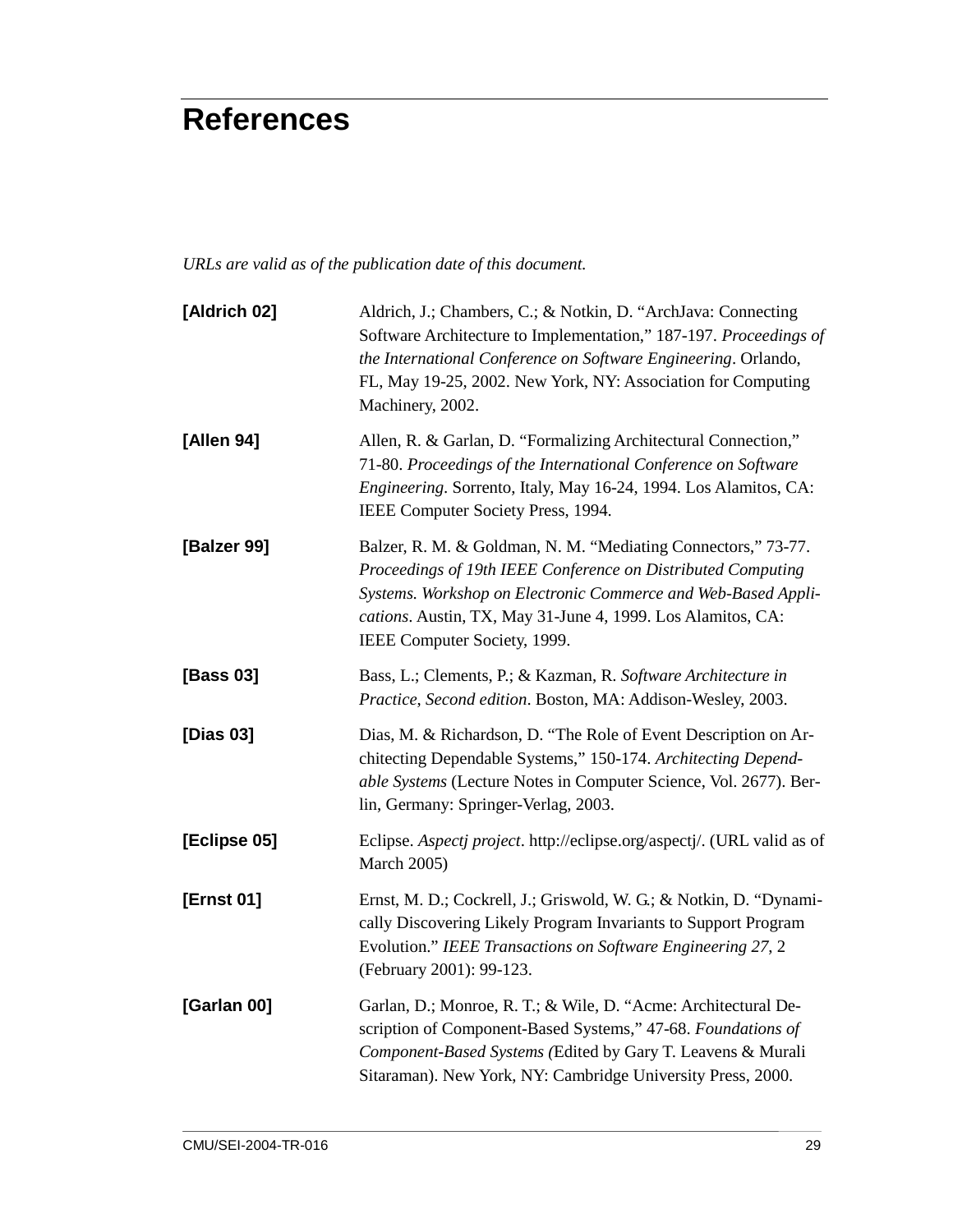| [Garlan 02]   | Garlan, D.; Kompanek, A. J.; & Cheng, S.-W. "Reconciling the<br>Needs of Architectural Description with Object Modeling Nota-<br>tions." Science of Computer Programming 44, 1 (July 2002): 23-49.                                                                                                                            |
|---------------|-------------------------------------------------------------------------------------------------------------------------------------------------------------------------------------------------------------------------------------------------------------------------------------------------------------------------------|
| [Garlan 03]   | Garlan, D.; Cheng, S.-W. & Schmerl, B. "Increasing System De-<br>pendability Through Architecture-Based Self-Repair," 61-89. Ar-<br>chitecting Dependable Systems (Lecture Notes in Computer Sci-<br>ence Vol. 2677). Berlin, Germany: Springer-Verlag, 2003.                                                                 |
| [Jackson 99]  | Jackson, D. & Waingold, A. "Lightweight Extraction of Object<br>Models from Bytecode," 194-202. Proceedings of the 21st Interna-<br>tional Conference on Software Engineering. Los Angeles, CA, May<br>16-22, 1999. New York, NY: Association of Computing Machinery,<br>1999.                                                |
| [Kaiser 03]   | Kaiser, G.; Parekh, J.; Gross, P.; & Veletto, G. "Kinesthetics eX-<br>treme: An External Infrastructure for Monitoring Distributed Leg-<br>acy Systems," 22-30. Proceedings of the 5 <sup>th</sup> International Active<br>Middleware Workshop. Seattle, WA, June 25, 2003. Los Alamitos,<br>CA: IEEE Computer Society, 2003. |
| [Kazman 99]   | Kazman, R. & Carriere, S. J. "Playing Detective: Reconstructing<br>Software Architecture from Available Evidence." Journal of Auto-<br>mated Software Engineering 6, 2 (April 1999): 107-138.                                                                                                                                 |
| [Kazman 03]   | Kazman, R.; Asundi, J.; Kim, J. S.; & Sethananda, B. "A Simula-<br>tion Testbed for Mobile Adaptive Architectures." Computer Stan-<br>dards and Interfaces 25, 3 (June 2003): 291-298.                                                                                                                                        |
| [Kiczales 01] | Kiczales, G.; Hilsdale, E.; Hugunin, J.; Kersten, M.; Palm, J.; &<br>Griswold, W. G. "An Overview of Aspect J," 327-353. Proceedings<br>of ECOOP 2001–Object-Oriented Programming, $15^{th}$ European<br>Conference. Budapest, Hungary, June 18-22, 2001. Berlin, Ger-<br>many: Springer-Verlag, 2001.                        |
| [Luckham 97]  | Luckham, D. C. "Rapide: A Language and Toolset for Simulation<br>of Distributed Systems by Partial Orderings of Events," 329-358.<br>Proceeding of the DIMACS Partial Order Methods Workshop.<br>Princeton, NJ, July 24-26, 1996. Providence, RI: American Mathe-<br>matical Society, 1997.                                   |
| [Madhav 96]   | Madhav, N. "Testing Ada 95 Programs for Conformance to Rapide<br>Architectures," 123-134. Proceedings of Reliable Software Tech-<br>nologies - Ada Europe 96. Montreaux, Switzerland, June 10-14,<br>1996. Berlin, Germany: Springer-Verlag, 1996.                                                                            |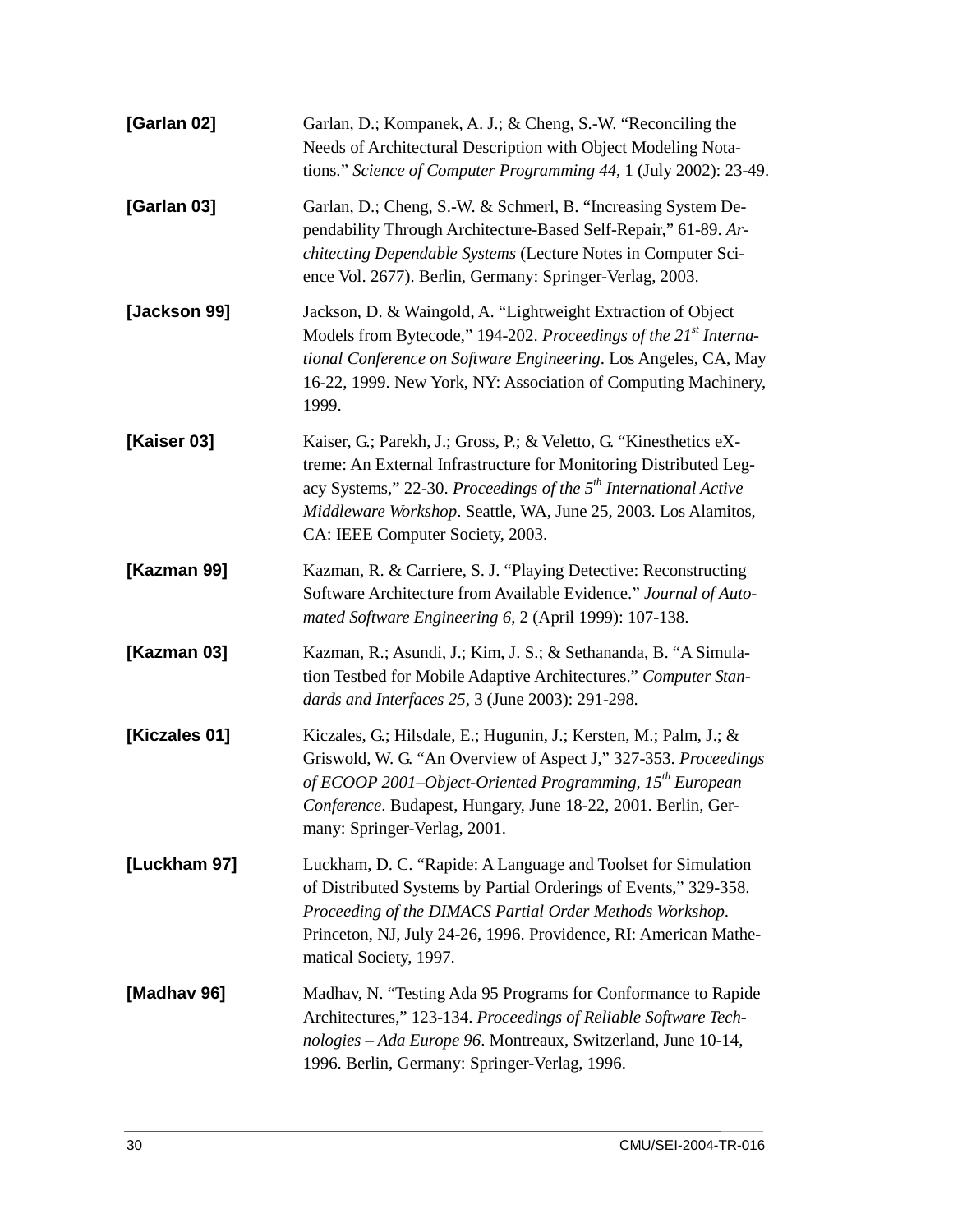| [Murphy 95]  | Murphy, G. C.; Notkin, D.; & Sullivan, K. J. "Software Reflexion<br>Models: Bridging the Gap Between Source and High-Level Mod-<br>els," 18-28. Proceedings of the Third ACM SIGSOFT Symposium<br>on the Foundations of Software Engineering. Washington, DC, Oc-<br>tober 10-13, 1995. New York, NY: Association for Computing Ma-<br>chinery, 1995. |
|--------------|-------------------------------------------------------------------------------------------------------------------------------------------------------------------------------------------------------------------------------------------------------------------------------------------------------------------------------------------------------|
| [O'Brien 03] | O'Brien, L. & Stoermer, C. Architecture Reconstruction Case Study<br>(CMU/SEI-2003-TN-008, ADA413856). Pittsburgh, PA: Software<br>Engineering Institute, Carnegie Mellon University, 2003.<br>http://www.sei.cmu.edu/publications/documents/03.reports<br>/03tn008.html                                                                              |
| [Reiss 03]   | Reiss, S. "JIVE: Visualizing Java in Action Demonstration Descrip-<br>tion," 820-821. Proceedings of the International Conference on<br>Software Engineering. Portland, OR, May 3-10, 2003. Los Alami-<br>tos, CA: IEEE Computer Society, 2003.                                                                                                       |
| [Shaw 95]    | Shaw, M.; Deline, R.; Klein, D.; Ross, T. L.; Young, D. M.; & Ze-<br>lesnik, G. "Abstractions for Software Architecture and Tools to<br>Support Them." IEEE Transactions on Software Engineering 21, 4<br>(April 1995): 314-225.                                                                                                                      |
| [Sun 04]     | Sun Microsystems, Inc. The J2EE Tutorial, Second Edition.<br>http://java.sun.com/docs/books/j2eetutorial/index.html (2004).                                                                                                                                                                                                                           |
| [Sun 05a]    | Sun Microsystems, Inc. EJB Downloads.<br>http://java.sun.com/products/ejb/docs.html (2005).                                                                                                                                                                                                                                                           |
| [Sun 05b]    | Sun Microsystems, Inc. J2EE JDBC Technology.<br>http://java.sun.com/products/jdbc (2005).                                                                                                                                                                                                                                                             |
| [Taylor 96]  | Taylor, R. N.; Medvidovic, N.; Anderson, K. M.; Whitehead, E. J.;<br>Robbins, J. E.; Nies, K. A.; Oriezy, P.; & Dubrow, D. "A Compo-<br>nent- and Message-Based Architectural Style for GUI Software."<br>IEEE Transactions on Software Engineering 22, 6 (June 1996):<br>390-406.                                                                    |
| [Vestal 96]  | Vestal, S. MetaH Programmer's Manual, Version 1.09 (Technical<br>Report). Plymouth, NJ: Honeywell Technology Center, April 1996.                                                                                                                                                                                                                      |
| [Vieira 00]  | Vieira, M.; Dias, M.; & Richardson, D. J. "Software Architecture<br>Based on Statechart Semantics," 133-137. Proceedings of the 10 <sup>th</sup><br>International Workshop on Software Specification and Design. San<br>Diego, CA, November 5-7, 2000. Los Alamitos, CA: IEEE Com-<br>puter Society, 2000.                                            |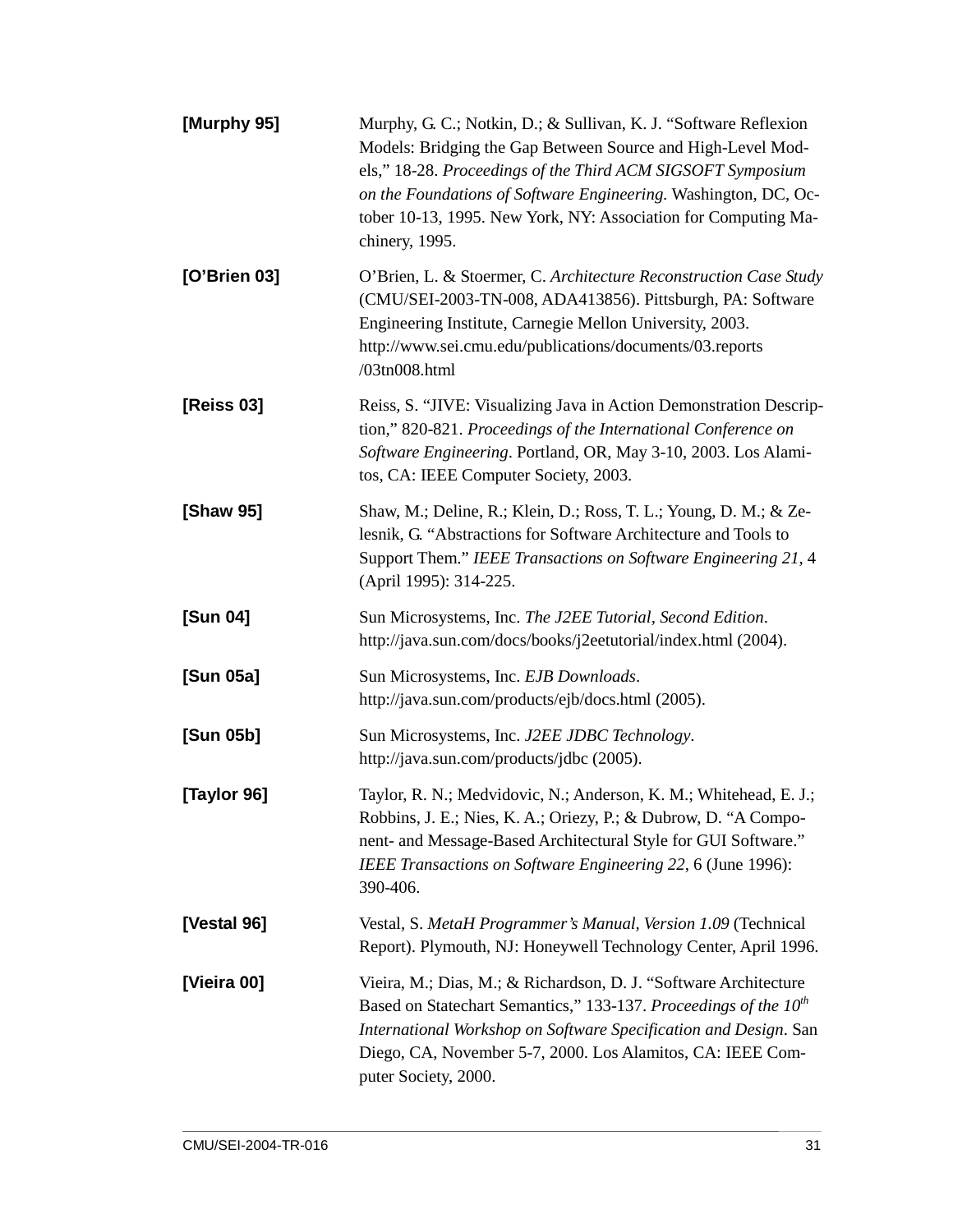| [Walker 98] | Walker, R. J.; Murphy, G. C.; Freeman-Benson, B.; Wright, D.;<br>Swanson, D.; & Isaak, J. "Visualizing Dynamic Software System<br>Information Through High-Level Models," 271-283. Proceedings<br>of OOPSLA'98: Conference on Object-Oriented Programming, Sys-<br>tems, and Applications. Vancouver, BC, October 18-22, 1998. New<br>York, NY: Association for Computing Machinery, 1998. |
|-------------|--------------------------------------------------------------------------------------------------------------------------------------------------------------------------------------------------------------------------------------------------------------------------------------------------------------------------------------------------------------------------------------------|
| [Walker 01] | Walker, R. J.; Murphy, G. C.; Steinbok, J.; & Robillard. M. P. "Effi-<br>cient Mapping of Software System Traces to Architectural Views,"<br>31-40. Proceedings of CASCON 2000 (Edited by S. A. MacKay &<br>J. H. Johnson). Mississauga, Ontario, Canada, November 13-16,<br>2000. Toronto, Ontario, Canada: IBM Canada, Ltd., 2001.                                                       |
| [Wells 01]  | Wells, D. & Pazandak, P. "Taming Cyber Incognito: Surveying Dy-<br>namic/Reconfigurable Software Landscapes." Proceedings of the 1st<br>Working Conference on Complex and Dynamic Systems Architec-<br>tures. Brisbane, Australia, December 12-14, 2001. Brisbane, Aus-<br>tralia: Distributed Systems Technology Center at the University of<br>Queensland, 2001.                         |
| [Zeller 01] | Zeller, A. "Animating Data Structures in DDD," 69-78. Proceed-<br>ings of the First International Program Visualization Workshop.<br>Finland, July 7-8, 2000. Porvoo, Finland: University of Joensuu,<br>2001.                                                                                                                                                                             |